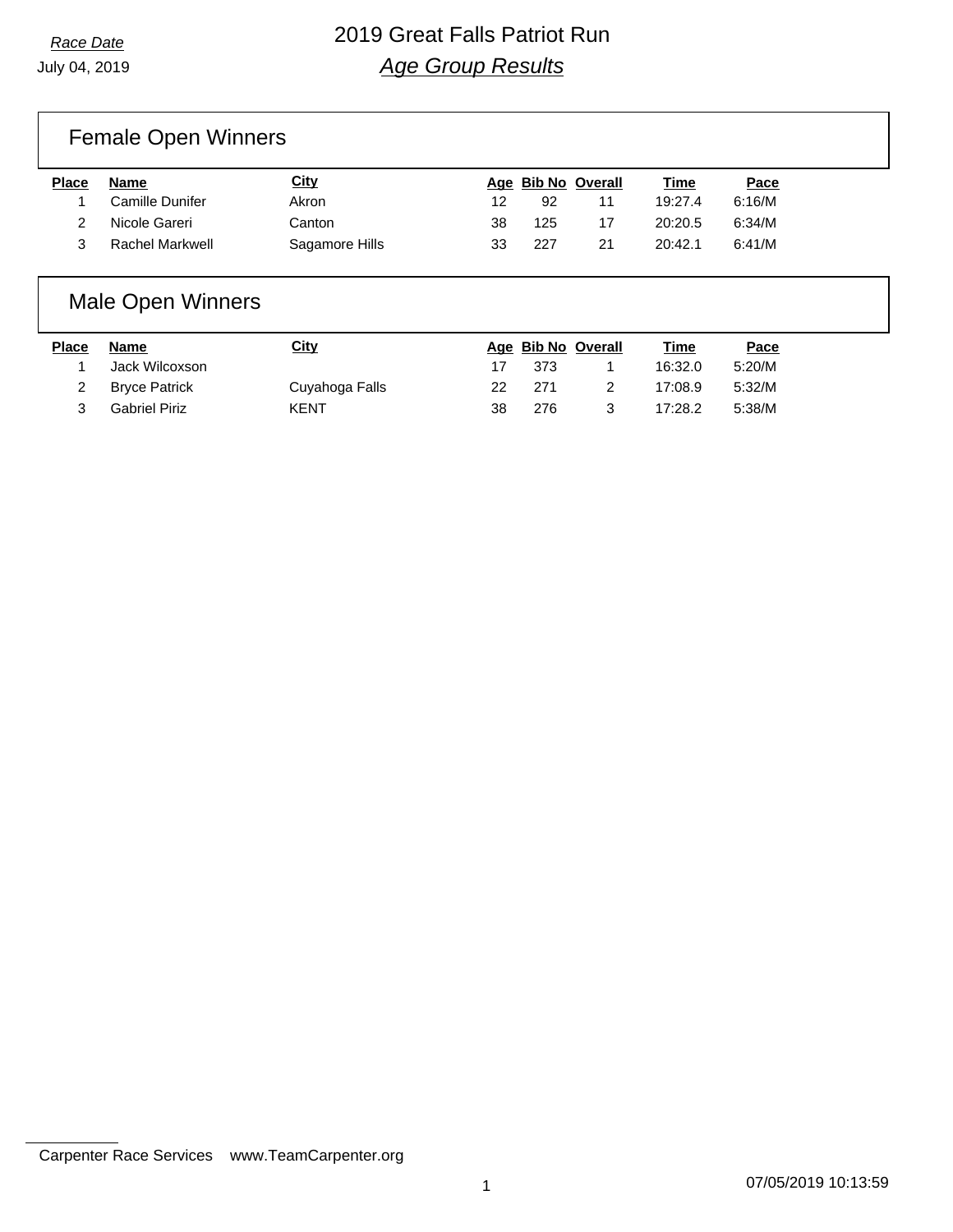### *Race Date* 2019 Great Falls Patriot Run *Age Group Results*

| Year:<br>Time: 99:99:99.9<br>City<br>Age Bib No Overall<br><b>Place</b><br><b>Name</b><br>Time<br>Pace<br><b>New Franklin</b><br>8<br>363<br>11:11/M<br>1<br>Maryn West<br>169<br>34:41.4<br>2<br>103<br>229<br>Kayla Fenn<br>$\overline{7}$<br>40:24.1<br>13:02/M<br>Record:<br>Male 10 and Under<br>Year:<br>Time: 99:99:99.9<br>City<br>Age Bib No Overall<br><b>Time</b><br>Pace<br><b>Place</b><br><b>Name</b><br>New Franklin<br>Parker West<br>10<br>365<br>25:47.4<br>8:19/M<br>1<br>60<br>$\overline{2}$<br>Andrew Knight<br>10<br>185<br>66<br>26:18.2<br>8:29/M<br>3<br><b>Oliver Hicks</b><br>6<br>152<br>120<br>29:44.7<br>9:35/M<br><b>Ezra Lees</b><br>4<br>208<br>206<br>38:10.5<br>12:19/M<br>6<br>5<br>Devin Pietrowski<br>275<br>216<br>38:51.5<br>12:32/M<br>9<br>6<br>267<br>15:52/M<br>Jack Knight<br>184<br>49:10.8<br>6<br>$\overline{7}$<br>Anthony Cucuzza<br>81<br>285<br>17:34/M<br>9<br>54:26.0<br><b>Xane Ferrell</b><br>8<br>112<br><b>LOUISVILLE</b><br>4<br>337<br>1:03:23.6<br>20:27/M<br>Record:<br>Female 11 to 14<br>Year:<br>Time: 99:99:99.9<br><b>City</b><br>Age Bib No Overall<br>Pace<br><b>Place</b><br><b>Name</b><br>Time<br><b>ANA CRANGLE</b><br>25:20.1<br>Tallmadge<br>14<br>72<br>56<br>8:10/M<br>1<br>2<br>New Franklin<br>Cally West<br>11<br>364<br>74<br>26:45.8<br>8:38/M<br>3<br>Reese Donahoe<br>11:01/M<br>12<br>87<br>165<br>34:09.0<br><b>CUYAHOGA FLS</b><br>4<br>Morgan Knott<br>11<br>189<br>185<br>35:36.8<br>11:29/M<br>5<br>Abby Borbely<br>12<br>38<br>188<br>36:09.0<br>11:40/M<br>Roostown<br>6<br><b>Isabel Fenn</b><br>11<br>105<br>234<br>41:17.8<br>13:19/M<br>Record:<br>Male 11 to 14<br>Year:<br>Time: 99:99:99.9<br>City<br><b>Place</b><br>Name<br>Age Bib No Overall<br><b>Time</b><br>Pace<br>Steven Duffy<br>Cuyahoga Falls<br>5:57/M<br>13<br>90<br>18:27.7<br>1<br>$\overline{7}$<br>$\overline{2}$<br>Cameron Sidebotham<br>316<br>18:53.2<br>12<br>9<br>6:05/M<br>3<br>Dakota Whitacre<br>Hartville<br>14<br>368<br>27:16.8<br>86<br>8:48/M<br>4<br>Michael Roskos<br>Akron<br>14<br>294<br>190<br>36:09.6<br>11:40/M<br>Record:<br>Female 15 to 19<br>Year:<br>Time: 99:99:99.9<br>Age Bib No Overall |              | Female 10 and Under | Record:     |  |  |  |             |      |  |
|----------------------------------------------------------------------------------------------------------------------------------------------------------------------------------------------------------------------------------------------------------------------------------------------------------------------------------------------------------------------------------------------------------------------------------------------------------------------------------------------------------------------------------------------------------------------------------------------------------------------------------------------------------------------------------------------------------------------------------------------------------------------------------------------------------------------------------------------------------------------------------------------------------------------------------------------------------------------------------------------------------------------------------------------------------------------------------------------------------------------------------------------------------------------------------------------------------------------------------------------------------------------------------------------------------------------------------------------------------------------------------------------------------------------------------------------------------------------------------------------------------------------------------------------------------------------------------------------------------------------------------------------------------------------------------------------------------------------------------------------------------------------------------------------------------------------------------------------------------------------------------------------------------------------------------------------------------------------------------------------------------------------------------------------------------------------------------------------------------------------------------------------------------------------------------------------|--------------|---------------------|-------------|--|--|--|-------------|------|--|
|                                                                                                                                                                                                                                                                                                                                                                                                                                                                                                                                                                                                                                                                                                                                                                                                                                                                                                                                                                                                                                                                                                                                                                                                                                                                                                                                                                                                                                                                                                                                                                                                                                                                                                                                                                                                                                                                                                                                                                                                                                                                                                                                                                                              |              |                     |             |  |  |  |             |      |  |
|                                                                                                                                                                                                                                                                                                                                                                                                                                                                                                                                                                                                                                                                                                                                                                                                                                                                                                                                                                                                                                                                                                                                                                                                                                                                                                                                                                                                                                                                                                                                                                                                                                                                                                                                                                                                                                                                                                                                                                                                                                                                                                                                                                                              |              |                     |             |  |  |  |             |      |  |
|                                                                                                                                                                                                                                                                                                                                                                                                                                                                                                                                                                                                                                                                                                                                                                                                                                                                                                                                                                                                                                                                                                                                                                                                                                                                                                                                                                                                                                                                                                                                                                                                                                                                                                                                                                                                                                                                                                                                                                                                                                                                                                                                                                                              |              |                     |             |  |  |  |             |      |  |
|                                                                                                                                                                                                                                                                                                                                                                                                                                                                                                                                                                                                                                                                                                                                                                                                                                                                                                                                                                                                                                                                                                                                                                                                                                                                                                                                                                                                                                                                                                                                                                                                                                                                                                                                                                                                                                                                                                                                                                                                                                                                                                                                                                                              |              |                     |             |  |  |  |             |      |  |
|                                                                                                                                                                                                                                                                                                                                                                                                                                                                                                                                                                                                                                                                                                                                                                                                                                                                                                                                                                                                                                                                                                                                                                                                                                                                                                                                                                                                                                                                                                                                                                                                                                                                                                                                                                                                                                                                                                                                                                                                                                                                                                                                                                                              |              |                     |             |  |  |  |             |      |  |
|                                                                                                                                                                                                                                                                                                                                                                                                                                                                                                                                                                                                                                                                                                                                                                                                                                                                                                                                                                                                                                                                                                                                                                                                                                                                                                                                                                                                                                                                                                                                                                                                                                                                                                                                                                                                                                                                                                                                                                                                                                                                                                                                                                                              |              |                     |             |  |  |  |             |      |  |
|                                                                                                                                                                                                                                                                                                                                                                                                                                                                                                                                                                                                                                                                                                                                                                                                                                                                                                                                                                                                                                                                                                                                                                                                                                                                                                                                                                                                                                                                                                                                                                                                                                                                                                                                                                                                                                                                                                                                                                                                                                                                                                                                                                                              |              |                     |             |  |  |  |             |      |  |
|                                                                                                                                                                                                                                                                                                                                                                                                                                                                                                                                                                                                                                                                                                                                                                                                                                                                                                                                                                                                                                                                                                                                                                                                                                                                                                                                                                                                                                                                                                                                                                                                                                                                                                                                                                                                                                                                                                                                                                                                                                                                                                                                                                                              |              |                     |             |  |  |  |             |      |  |
|                                                                                                                                                                                                                                                                                                                                                                                                                                                                                                                                                                                                                                                                                                                                                                                                                                                                                                                                                                                                                                                                                                                                                                                                                                                                                                                                                                                                                                                                                                                                                                                                                                                                                                                                                                                                                                                                                                                                                                                                                                                                                                                                                                                              |              |                     |             |  |  |  |             |      |  |
|                                                                                                                                                                                                                                                                                                                                                                                                                                                                                                                                                                                                                                                                                                                                                                                                                                                                                                                                                                                                                                                                                                                                                                                                                                                                                                                                                                                                                                                                                                                                                                                                                                                                                                                                                                                                                                                                                                                                                                                                                                                                                                                                                                                              |              |                     |             |  |  |  |             |      |  |
|                                                                                                                                                                                                                                                                                                                                                                                                                                                                                                                                                                                                                                                                                                                                                                                                                                                                                                                                                                                                                                                                                                                                                                                                                                                                                                                                                                                                                                                                                                                                                                                                                                                                                                                                                                                                                                                                                                                                                                                                                                                                                                                                                                                              |              |                     |             |  |  |  |             |      |  |
|                                                                                                                                                                                                                                                                                                                                                                                                                                                                                                                                                                                                                                                                                                                                                                                                                                                                                                                                                                                                                                                                                                                                                                                                                                                                                                                                                                                                                                                                                                                                                                                                                                                                                                                                                                                                                                                                                                                                                                                                                                                                                                                                                                                              |              |                     |             |  |  |  |             |      |  |
|                                                                                                                                                                                                                                                                                                                                                                                                                                                                                                                                                                                                                                                                                                                                                                                                                                                                                                                                                                                                                                                                                                                                                                                                                                                                                                                                                                                                                                                                                                                                                                                                                                                                                                                                                                                                                                                                                                                                                                                                                                                                                                                                                                                              |              |                     |             |  |  |  |             |      |  |
|                                                                                                                                                                                                                                                                                                                                                                                                                                                                                                                                                                                                                                                                                                                                                                                                                                                                                                                                                                                                                                                                                                                                                                                                                                                                                                                                                                                                                                                                                                                                                                                                                                                                                                                                                                                                                                                                                                                                                                                                                                                                                                                                                                                              |              |                     |             |  |  |  |             |      |  |
|                                                                                                                                                                                                                                                                                                                                                                                                                                                                                                                                                                                                                                                                                                                                                                                                                                                                                                                                                                                                                                                                                                                                                                                                                                                                                                                                                                                                                                                                                                                                                                                                                                                                                                                                                                                                                                                                                                                                                                                                                                                                                                                                                                                              |              |                     |             |  |  |  |             |      |  |
|                                                                                                                                                                                                                                                                                                                                                                                                                                                                                                                                                                                                                                                                                                                                                                                                                                                                                                                                                                                                                                                                                                                                                                                                                                                                                                                                                                                                                                                                                                                                                                                                                                                                                                                                                                                                                                                                                                                                                                                                                                                                                                                                                                                              |              |                     |             |  |  |  |             |      |  |
|                                                                                                                                                                                                                                                                                                                                                                                                                                                                                                                                                                                                                                                                                                                                                                                                                                                                                                                                                                                                                                                                                                                                                                                                                                                                                                                                                                                                                                                                                                                                                                                                                                                                                                                                                                                                                                                                                                                                                                                                                                                                                                                                                                                              |              |                     |             |  |  |  |             |      |  |
|                                                                                                                                                                                                                                                                                                                                                                                                                                                                                                                                                                                                                                                                                                                                                                                                                                                                                                                                                                                                                                                                                                                                                                                                                                                                                                                                                                                                                                                                                                                                                                                                                                                                                                                                                                                                                                                                                                                                                                                                                                                                                                                                                                                              |              |                     |             |  |  |  |             |      |  |
|                                                                                                                                                                                                                                                                                                                                                                                                                                                                                                                                                                                                                                                                                                                                                                                                                                                                                                                                                                                                                                                                                                                                                                                                                                                                                                                                                                                                                                                                                                                                                                                                                                                                                                                                                                                                                                                                                                                                                                                                                                                                                                                                                                                              |              |                     |             |  |  |  |             |      |  |
|                                                                                                                                                                                                                                                                                                                                                                                                                                                                                                                                                                                                                                                                                                                                                                                                                                                                                                                                                                                                                                                                                                                                                                                                                                                                                                                                                                                                                                                                                                                                                                                                                                                                                                                                                                                                                                                                                                                                                                                                                                                                                                                                                                                              |              |                     |             |  |  |  |             |      |  |
|                                                                                                                                                                                                                                                                                                                                                                                                                                                                                                                                                                                                                                                                                                                                                                                                                                                                                                                                                                                                                                                                                                                                                                                                                                                                                                                                                                                                                                                                                                                                                                                                                                                                                                                                                                                                                                                                                                                                                                                                                                                                                                                                                                                              |              |                     |             |  |  |  |             |      |  |
|                                                                                                                                                                                                                                                                                                                                                                                                                                                                                                                                                                                                                                                                                                                                                                                                                                                                                                                                                                                                                                                                                                                                                                                                                                                                                                                                                                                                                                                                                                                                                                                                                                                                                                                                                                                                                                                                                                                                                                                                                                                                                                                                                                                              |              |                     |             |  |  |  |             |      |  |
|                                                                                                                                                                                                                                                                                                                                                                                                                                                                                                                                                                                                                                                                                                                                                                                                                                                                                                                                                                                                                                                                                                                                                                                                                                                                                                                                                                                                                                                                                                                                                                                                                                                                                                                                                                                                                                                                                                                                                                                                                                                                                                                                                                                              |              |                     |             |  |  |  |             |      |  |
|                                                                                                                                                                                                                                                                                                                                                                                                                                                                                                                                                                                                                                                                                                                                                                                                                                                                                                                                                                                                                                                                                                                                                                                                                                                                                                                                                                                                                                                                                                                                                                                                                                                                                                                                                                                                                                                                                                                                                                                                                                                                                                                                                                                              |              |                     |             |  |  |  |             |      |  |
|                                                                                                                                                                                                                                                                                                                                                                                                                                                                                                                                                                                                                                                                                                                                                                                                                                                                                                                                                                                                                                                                                                                                                                                                                                                                                                                                                                                                                                                                                                                                                                                                                                                                                                                                                                                                                                                                                                                                                                                                                                                                                                                                                                                              |              |                     |             |  |  |  |             |      |  |
|                                                                                                                                                                                                                                                                                                                                                                                                                                                                                                                                                                                                                                                                                                                                                                                                                                                                                                                                                                                                                                                                                                                                                                                                                                                                                                                                                                                                                                                                                                                                                                                                                                                                                                                                                                                                                                                                                                                                                                                                                                                                                                                                                                                              |              |                     |             |  |  |  |             |      |  |
|                                                                                                                                                                                                                                                                                                                                                                                                                                                                                                                                                                                                                                                                                                                                                                                                                                                                                                                                                                                                                                                                                                                                                                                                                                                                                                                                                                                                                                                                                                                                                                                                                                                                                                                                                                                                                                                                                                                                                                                                                                                                                                                                                                                              |              |                     |             |  |  |  |             |      |  |
|                                                                                                                                                                                                                                                                                                                                                                                                                                                                                                                                                                                                                                                                                                                                                                                                                                                                                                                                                                                                                                                                                                                                                                                                                                                                                                                                                                                                                                                                                                                                                                                                                                                                                                                                                                                                                                                                                                                                                                                                                                                                                                                                                                                              |              |                     |             |  |  |  |             |      |  |
|                                                                                                                                                                                                                                                                                                                                                                                                                                                                                                                                                                                                                                                                                                                                                                                                                                                                                                                                                                                                                                                                                                                                                                                                                                                                                                                                                                                                                                                                                                                                                                                                                                                                                                                                                                                                                                                                                                                                                                                                                                                                                                                                                                                              |              |                     |             |  |  |  |             |      |  |
|                                                                                                                                                                                                                                                                                                                                                                                                                                                                                                                                                                                                                                                                                                                                                                                                                                                                                                                                                                                                                                                                                                                                                                                                                                                                                                                                                                                                                                                                                                                                                                                                                                                                                                                                                                                                                                                                                                                                                                                                                                                                                                                                                                                              |              |                     |             |  |  |  |             |      |  |
|                                                                                                                                                                                                                                                                                                                                                                                                                                                                                                                                                                                                                                                                                                                                                                                                                                                                                                                                                                                                                                                                                                                                                                                                                                                                                                                                                                                                                                                                                                                                                                                                                                                                                                                                                                                                                                                                                                                                                                                                                                                                                                                                                                                              |              |                     |             |  |  |  |             |      |  |
|                                                                                                                                                                                                                                                                                                                                                                                                                                                                                                                                                                                                                                                                                                                                                                                                                                                                                                                                                                                                                                                                                                                                                                                                                                                                                                                                                                                                                                                                                                                                                                                                                                                                                                                                                                                                                                                                                                                                                                                                                                                                                                                                                                                              |              |                     |             |  |  |  |             |      |  |
|                                                                                                                                                                                                                                                                                                                                                                                                                                                                                                                                                                                                                                                                                                                                                                                                                                                                                                                                                                                                                                                                                                                                                                                                                                                                                                                                                                                                                                                                                                                                                                                                                                                                                                                                                                                                                                                                                                                                                                                                                                                                                                                                                                                              |              |                     |             |  |  |  |             |      |  |
|                                                                                                                                                                                                                                                                                                                                                                                                                                                                                                                                                                                                                                                                                                                                                                                                                                                                                                                                                                                                                                                                                                                                                                                                                                                                                                                                                                                                                                                                                                                                                                                                                                                                                                                                                                                                                                                                                                                                                                                                                                                                                                                                                                                              | <b>Place</b> | <b>Name</b>         | <b>City</b> |  |  |  | <b>Time</b> | Pace |  |
| Richfield<br>Gabriella Crozier<br>39:18.4<br>12:41/M<br>1<br>18<br>73<br>220                                                                                                                                                                                                                                                                                                                                                                                                                                                                                                                                                                                                                                                                                                                                                                                                                                                                                                                                                                                                                                                                                                                                                                                                                                                                                                                                                                                                                                                                                                                                                                                                                                                                                                                                                                                                                                                                                                                                                                                                                                                                                                                 |              |                     |             |  |  |  |             |      |  |
| 2<br>Emma Borbely<br>Roostown<br>15<br>41<br>262<br>47:21.2<br>15:16/M                                                                                                                                                                                                                                                                                                                                                                                                                                                                                                                                                                                                                                                                                                                                                                                                                                                                                                                                                                                                                                                                                                                                                                                                                                                                                                                                                                                                                                                                                                                                                                                                                                                                                                                                                                                                                                                                                                                                                                                                                                                                                                                       |              |                     |             |  |  |  |             |      |  |
| 3<br>Laura McWilliams<br>18<br>243<br>265<br>15:49/M<br>49:02.9                                                                                                                                                                                                                                                                                                                                                                                                                                                                                                                                                                                                                                                                                                                                                                                                                                                                                                                                                                                                                                                                                                                                                                                                                                                                                                                                                                                                                                                                                                                                                                                                                                                                                                                                                                                                                                                                                                                                                                                                                                                                                                                              |              |                     |             |  |  |  |             |      |  |
| 4<br>Zoey Anderson<br>Cuyahoga Falls<br>19<br>6<br>280<br>53:55.5<br>17:24/M                                                                                                                                                                                                                                                                                                                                                                                                                                                                                                                                                                                                                                                                                                                                                                                                                                                                                                                                                                                                                                                                                                                                                                                                                                                                                                                                                                                                                                                                                                                                                                                                                                                                                                                                                                                                                                                                                                                                                                                                                                                                                                                 |              |                     |             |  |  |  |             |      |  |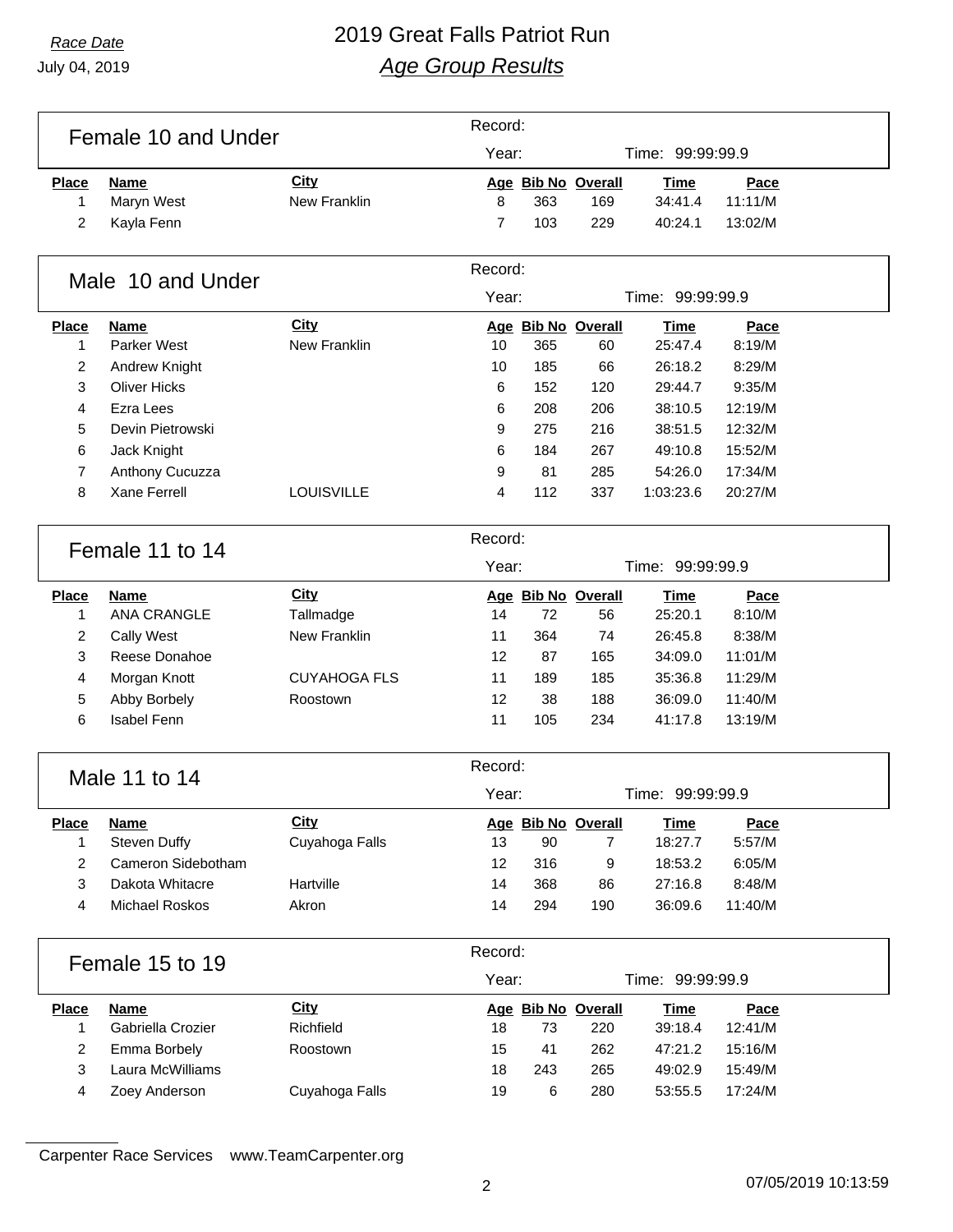#### *Race Date* 2019 Great Falls Patriot Run *Age Group Results*

|              | Female 15 to 19        |                     | Record: |     |                         |                  |                  |  |  |
|--------------|------------------------|---------------------|---------|-----|-------------------------|------------------|------------------|--|--|
|              |                        |                     | Year:   |     |                         | Time: 99:99:99.9 |                  |  |  |
| <b>Place</b> | <b>Name</b>            | City                |         |     | Age Bib No Overall      | <b>Time</b>      | Pace             |  |  |
| 5            | Julianna Lambert       | Carrollton          | 18      | 201 | 300                     | 58:30.3          | 18:52/M          |  |  |
| 6            | Laura Alspaugh         | Cuyahoga Falls      | 18      | 4   | 367                     | 1:15:14.8        | 24:16/M          |  |  |
|              |                        |                     |         |     |                         |                  |                  |  |  |
|              |                        |                     | Record: |     |                         |                  |                  |  |  |
|              | Male 15 to 19          |                     | Year:   |     |                         | Time: 99:99:99.9 |                  |  |  |
| <b>Place</b> | <b>Name</b>            | City                |         |     |                         | <b>Time</b>      |                  |  |  |
| 1            | Koby Dunford           | Silver lake         | 16      | 91  | Age Bib No Overall<br>4 | 17:37.2          | Pace<br>5:41/M   |  |  |
| 2            | Christopher Klein      |                     | 17      | 181 | 5                       | 18:06.6          | 5:50/M           |  |  |
| 3            | Jordan Carlton         | Kent                | 17      | 56  | 8                       | 18:45.3          | 6:03/M           |  |  |
| 4            | Lukas Keverkamp        |                     | 16      | 173 | 10                      | 18:54.1          | 6:06/M           |  |  |
| 5            | Tony Sondles Jr.       |                     | 17      | 326 | 13                      | 19:43.1          | 6:22/M           |  |  |
| 6            | <b>Patrick Martin</b>  | Richfield           | 19      | 230 | 25                      | 21:37.7          | 6:58/M           |  |  |
| 7            | Alexander Bye          |                     | 15      | 52  | 26                      | 21:52.9          | 7:03/M           |  |  |
| 8            | Zach Langbein          | <b>CUYAHOGA FLS</b> | 17      | 203 | 39                      | 23:20.6          | 7:32/M           |  |  |
| 9            | George McWilliams      | Cuyahoga Falls      | 15      | 245 | 44                      | 23:51.1          | 7:42/M           |  |  |
| 10           | Sean Langbein          | <b>CUYAHOGA FLS</b> | 16      | 202 | 69                      | 26:28.9          | 8:32/M           |  |  |
| 11           | Nathan Schwerdtfeger   | Jacksonville        | 15      | 304 | 118                     | 29:37.7          | 9:33/M           |  |  |
| 12           | Kyle Borbely           | Roostown            | 19      | 40  | 189                     | 36:09.5          | 11:40/M          |  |  |
| 13           | Sean Knott             | <b>CUYAHOGA FLS</b> | 15      | 188 | 279                     | 52:37.8          | 16:58/M          |  |  |
| 14           | Alexander Skinner      |                     | 18      | 320 | 301                     | 58:30.8          | 18:52/M          |  |  |
| 15           | Vincent Cucuzza        |                     | 17      | 77  | 348                     | 1:05:14.4        | 21:03/M          |  |  |
| 16           | Alex Rowan             | Cuyahoga falls      | 17      | 296 | 363                     | 1:14:52.9        | 24:09/M          |  |  |
| 17           | Dustin Johnson         | Cuyahoga Falls      | 18      | 164 | 364                     | 1:14:53.2        | 24:09/M          |  |  |
|              |                        |                     |         |     |                         |                  |                  |  |  |
|              |                        |                     | Record: |     |                         |                  |                  |  |  |
|              | Female 20 to 24        |                     | Year:   |     |                         |                  | Time: 99:99:99.9 |  |  |
| <b>Place</b> | Name                   | <b>City</b>         |         |     | Age Bib No Overall      | <b>Time</b>      | Pace             |  |  |
| 1            | <b>Heather Manning</b> | Medina              | 22      | 224 | 32                      | 22:34.1          | 7:17/M           |  |  |
| 2            | Jessica Film           |                     | 21      | 115 | 84                      | 27:11.4          | 8:46/M           |  |  |
| 3            | Morgan McElwain        | <b>CUYAHOGA FLS</b> | 23      | 234 | 106                     | 28:41.3          | 9:15/M           |  |  |
| 4            | Jubilee Winar          | <b>BRECKSVILLE</b>  | 22      | 376 | 140                     | 31:13.8          | 10:04/M          |  |  |
| 5            | Clarissa Ladner        |                     | 20      | 199 | 149                     | 33:08.7          | 10:41/M          |  |  |
| 6            | Julia Varnado          | <b>SAINT MARYS</b>  | 20      | 351 | 219                     | 39:17.2          | 12:40/M          |  |  |
| 7            | <b>Katy Crozier</b>    | <b>RICHFIELD</b>    | 23      | 74  | 222                     | 39:23.5          | 12:42/M          |  |  |
| 8            | <b>Rylee Bettio</b>    | Hudson              | 20      | 30  | 281                     | 53:55.7          | 17:24/M          |  |  |
| 9            | Mackenzie Emilio       | SHAKER HTS          | 20      | 96  | 291                     | 55:26.9          | 17:53/M          |  |  |

Carpenter Race Services www.TeamCarpenter.org

07/05/2019 10:14:00

 Samantha Gittins Akron 22 131 297 57:50.1 18:39/M Heather Wells Akron 24 361 321 1:00:28.0 19:30/M Kaylie Sommerville Akron 24 325 331 1:01:17.6 19:46/M Lilian Cucuzza 22 79 349 1:05:14.7 21:03/M Averi Cucuzza 24 76 351 1:06:13.0 21:22/M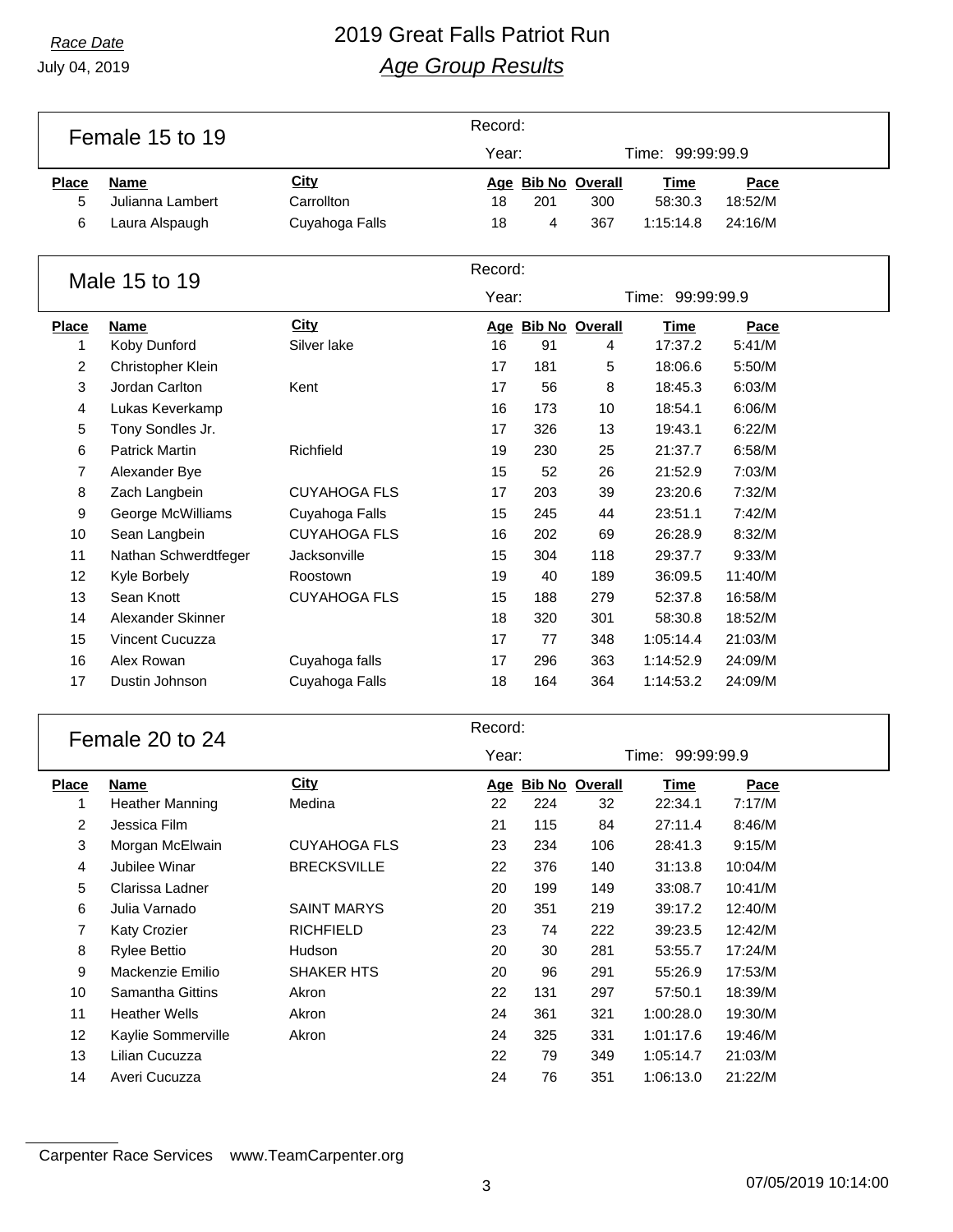### *Race Date* 2019 Great Falls Patriot Run *Age Group Results*

|                | Female 20 to 24         |                        | Record:  |     |                    |                  |                    |  |
|----------------|-------------------------|------------------------|----------|-----|--------------------|------------------|--------------------|--|
|                |                         |                        | Year:    |     |                    | Time: 99:99:99.9 |                    |  |
| <b>Place</b>   | <b>Name</b>             | <b>City</b>            |          |     | Age Bib No Overall | <b>Time</b>      | Pace               |  |
| 15             | <b>ASHLEY BEVERE</b>    | <b>CUYAHOGA FALLS</b>  | 23       | 403 | 355                | 1:06:37.8        | 21:29/M            |  |
|                |                         |                        |          |     |                    |                  |                    |  |
|                |                         |                        | Record:  |     |                    |                  |                    |  |
|                | Male 20 to 24           |                        | Year:    |     |                    | Time: 99:99:99.9 |                    |  |
|                |                         |                        |          |     |                    |                  |                    |  |
| <b>Place</b>   | <b>Name</b>             | City                   |          |     | Age Bib No Overall | <b>Time</b>      | Pace               |  |
| 1              | Brian Jankowski         | Cuyahoga Falls         | 22       | 160 | 6                  | 18:25.5          | 5:56/M             |  |
| $\overline{2}$ | <b>Grant Elffers</b>    | Hudson                 | 22       | 95  | 16                 | 20:12.8          | 6:31/M             |  |
| $\mathbf{3}$   | Will Carson             | Hudson                 | 20       | 59  | 18                 | 20:31.6          | 6:37/M             |  |
| 4              | Anthony Crozier         | Lakewood               | 24       | 75  | 64                 | 26:07.8          | 8:25/M             |  |
|                |                         |                        |          |     |                    |                  |                    |  |
|                | Female 25 to 29         |                        | Record:  |     |                    |                  |                    |  |
|                |                         |                        | Year:    |     |                    | Time: 99:99:99.9 |                    |  |
| <b>Place</b>   | <b>Name</b>             | City                   |          |     | Age Bib No Overall | <b>Time</b>      | Pace               |  |
| 1              | Chelsey Kirkland        | <b>COPLEY</b>          | 27       | 177 | 28                 | 22:08.3          | 7:08/M             |  |
| 2              | Casey Tebbutt           | <b>TWINSBURG</b>       | 26       | 338 | 29                 | 22:15.0          | 7:11/M             |  |
| 3              | Angela Goodhart         | Kent                   | 27       | 133 | 77                 | 26:52.0          | 8:40/M             |  |
| 4              | <b>Brittany Long</b>    | Alliance               | 25       | 215 | 109                | 28:46.0          | 9:17/M             |  |
| 5              | <b>Christy Plesz</b>    | <b>TALLMADGE</b>       | 28       | 278 | 143                | 31:52.3          | 10:17/M            |  |
| 6              | <b>JESSICA WARNEKE</b>  | <b>CUYAHOGA FALLS</b>  | 29       | 405 | 153                | 33:18.3          | 10:45/M            |  |
| 7              | <b>Elizabeth McNair</b> | stow                   | 26       | 241 | 156                | 33:33.1          | 10:49/M            |  |
| $\,8\,$        | <b>Madison Backus</b>   | Akron                  | 26       | 12  | 161                | 33:54.3          | 10:56/M            |  |
| 9              | Stephanie Kasmar        | <b>CUYAHOGA FLS</b>    | 27       | 167 | 173                | 34:55.7          | 11:16/M            |  |
| 10             | Dakotah Wickham         | Canton                 | 25       | 371 | 174                | 34:55.8          | 11:16/M            |  |
| 11             | Dominique McGraw        | Tallmadge              | 25       | 236 | 181                | 35:10.8          | 11:21/M            |  |
| 12             | Ashley Youngkin         | <b>CUYAHOGA FLS</b>    | 27       | 384 | 202                | 37:33.7          | 12:07/M            |  |
| 13             | Paige Allen             | Akron                  | 29       | 3   | 205                | 38:08.5          | 12:18/M            |  |
| 14             | Megan Westfall          | Streetsboro            | 28       | 367 | 249                | 43:42.7          | 14:06/M            |  |
| 15             | Cierra Terry            | Stow                   | 25       | 340 | 250                | 43:42.7          | 14:06/M            |  |
| 16             | <b>Emily Gross</b>      | Akron                  | 27       | 137 | 271                | 50:00.3          | 16:08/M            |  |
| 17             | Jaclyn Beasley          | Kansas City            | 26       | 16  | 287                | 54:28.0          | 17:34/M            |  |
| 18             | Grace Christensen       | <b>CHICAGO</b>         | 29       | 63  | 288                | 54:28.0          | 17:34/M            |  |
| 19             | Estee Hermesmann        | <b>Beaufort</b>        | 25       | 147 | 289                | 54:28.5          | 17:34/M            |  |
| 20             | Olivia Blondheim        | <b>MUNROE FALLS</b>    | 28       | 32  | 292                | 55:28.6          | 17:54/M            |  |
| 21             | Kara Boone              | Akron                  | 27       | 35  | 298                | 57:50.1          | 18:39/M            |  |
| 22             | Alaina Goodr            | Akron                  | 27       | 134 | 311                | 59:09.9          | 19:05/M            |  |
| 23             | Jessica Ferre           |                        | 28       | 109 | 312                | 59:10.1          | 19:05/M            |  |
| 24             | Perla Mora              |                        | 26       | 259 | 313                | 59:10.3          | 19:05/M            |  |
| 25             | Alexandria Yarian       | <b>UNIONTOWN</b>       | 28       | 381 | 340                | 1:03:28.0        | 20:28/M            |  |
| 26             | Samantha Sharpless      |                        |          | 311 |                    | 1:06:37.5        |                    |  |
| 27             | Amanda Sharpless        | Cuyahoga Falls<br>Stow | 28<br>25 | 310 | 354                | 1:06:38.7        | 21:29/M<br>21:30/M |  |
| 28             |                         |                        |          |     | 356                |                  |                    |  |
|                | Tara Schulmeister       | Akron                  | 27       | 303 | 358                | 1:07:58.3        | 21:55/M            |  |

Carpenter Race Services www.TeamCarpenter.org

07/05/2019 10:14:00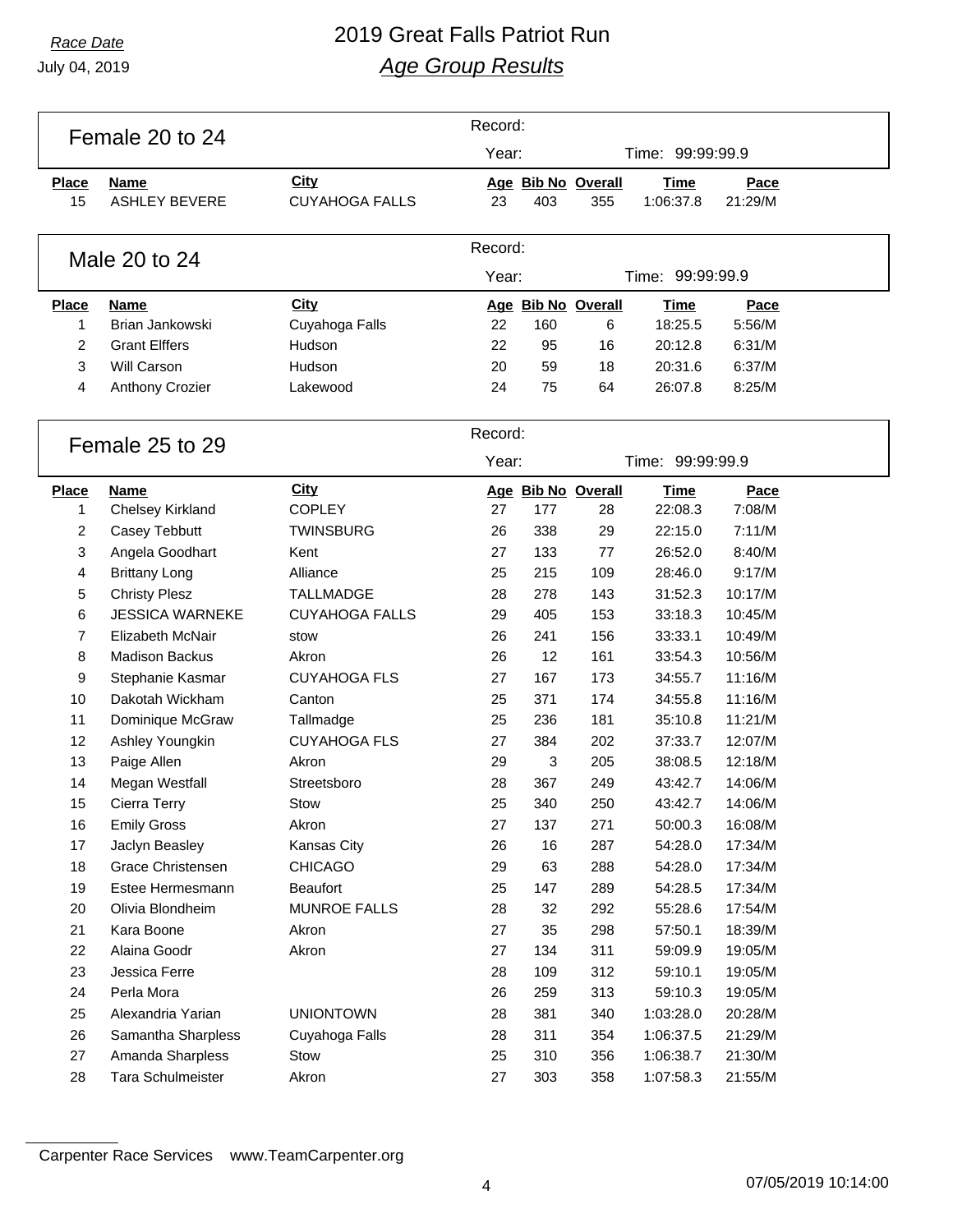### *Race Date* 2019 Great Falls Patriot Run *Age Group Results*

|                | Male 25 to 29           |                       | Record: |     |                    |                  |         |  |
|----------------|-------------------------|-----------------------|---------|-----|--------------------|------------------|---------|--|
|                |                         |                       | Year:   |     |                    | Time: 99:99:99.9 |         |  |
| <b>Place</b>   | <b>Name</b>             | <b>City</b>           |         |     | Age Bib No Overall | <b>Time</b>      | Pace    |  |
| $\mathbf{1}$   | <b>Brent Brown</b>      | <b>CUYAHOGA FLS</b>   | 29      | 47  | 19                 | 20:36.7          | 6:39/M  |  |
| $\overline{2}$ | <b>Matt Kirkland</b>    | North Canton          | 27      | 178 | 24                 | 21:29.8          | 6:56/M  |  |
| 3              | Adam Gillespie          | Concrd                | 29      | 129 | 36                 | 23:08.3          | 7:28/M  |  |
| 4              | James Munyon            | North Olmsted         | 26      | 261 | 46                 | 23:53.4          | 7:42/M  |  |
| 5              | Mitch Jendrisak         | New Franklin          | 29      | 388 | 47                 | 24:02.0          | 7:45/M  |  |
| 6              | John McKenzie           | Wadsworth             | 26      | 239 | 50                 | 24:25.8          | 7:53/M  |  |
| 7              | <b>Charley Gates</b>    | Lyndhurst             | 25      | 127 | 54                 | 25:09.3          | 8:07/M  |  |
| 8              | John Hermesmann         | <b>Beaufort</b>       | 25      | 148 | 58                 | 25:41.1          | 8:17/M  |  |
| 9              | <b>Ben Beasley</b>      | Kansas City           | 28      | 19  | 59                 | 25:41.1          | 8:17/M  |  |
| 10             | Aaron Schuettler        | Parma Heights         | 26      | 302 | 78                 | 26:52.5          | 8:40/M  |  |
| 11             | Brandon Berlingieri     | <b>MEDINA</b>         | 27      | 27  | 142                | 31:38.4          | 10:12/M |  |
| 12             | Mason Major             | Ravenna               | 27      | 222 | 159                | 33:44.6          | 10:53/M |  |
| 13             | <b>Hillary Smith</b>    | <b>CUYAHOGA FLS</b>   | 28      | 324 | 201                | 37:07.2          | 11:58/M |  |
| 14             | Joe Graham              |                       | 27      | 135 | 203                | 37:33.7          | 12:07/M |  |
|                |                         |                       |         |     |                    |                  |         |  |
|                |                         |                       | Record: |     |                    |                  |         |  |
|                | Female 30 to 34         |                       | Year:   |     |                    | Time: 99:99:99.9 |         |  |
|                |                         |                       |         |     |                    |                  |         |  |
| <b>Place</b>   | <b>Name</b>             | <b>City</b>           |         |     | Age Bib No Overall | <b>Time</b>      | Pace    |  |
| 1              | Rachel Laymon           | Akron                 | 33      | 206 | 27                 | 22:03.8          | 7:07/M  |  |
| $\overline{2}$ | <b>LAURA MCELRATH</b>   | <b>TALLMADGE</b>      | 33      | 395 | 45                 | 23:52.0          | 7:42/M  |  |
| 3              | <b>Chrissy Mellon</b>   | <b>CANAL FULTON</b>   | 31      | 248 | 49                 | 24:13.8          | 7:49/M  |  |
| 4              | Helen Rodriguez         | Kent                  | 34      | 290 | 62                 | 25:51.7          | 8:20/M  |  |
| 5              | Miranda Glancy          | Doylestown            | 30      | 132 | 93                 | 27:23.0          | 8:50/M  |  |
| 6              | Winnie Hiu Kwan Yip     | <b>CLEVELAND</b>      | 33      | 383 | 102                | 28:01.2          | 9:02/M  |  |
| 7              | Samantha Luyster        | Tallmadge             | 33      | 221 | 110                | 28:52.8          | 9:19/M  |  |
| 8              | amy rafferty            |                       | 34      | 285 | 125                | 30:09.7          | 9:44/M  |  |
| 9              | <b>HEATHER MADDOX</b>   | <b>CUYAHOGA FALLS</b> | 31      | 411 | 130                | 30:38.2          | 9:53/M  |  |
| 10             | Erin Levereaux          | Sagamore Hills        | 33      | 211 | 138                | 31:03.9          | 10:01/M |  |
| 11             | Laura Thomas            | cuyahoga falls        | 32      | 343 | 218                | 39:14.4          | 12:39/M |  |
| 12             | Kaitlyn Larkin          | <b>STOW</b>           | 33      | 204 | 243                | 42:43.9          | 13:47/M |  |
| 13             | <b>Billie Rossman</b>   | Stow                  | 34      | 295 | 247                | 43:29.6          | 14:02/M |  |
| 14             | Ashley Koshiol          | Ravenna               | 33      | 194 | 248                | 43:41.9          | 14:05/M |  |
| 15             | KIMBERLY Schwerdtfeger  | Jacksonville          | 34      | 401 | 255                | 45:10.9          | 14:34/M |  |
| 16             | <b>Brooke Mourton</b>   | Akron                 | 33      | 260 | 270                | 50:00.3          | 16:08/M |  |
| 17             | Diana Kingsbury         | Canton                | 34      | 176 | 278                | 51:58.5          | 16:46/M |  |
| 18             | Gloria Harvey           | Cuyahoga Falls        | 33      | 141 | 284                | 54:18.0          | 17:31/M |  |
|                | <b>Brittany Reining</b> |                       |         | 286 | 316                | 59:51.1          | 19:18/M |  |
| 19             |                         | Cuyahoga falls        | 33      |     |                    |                  |         |  |
| 20             | Annie Hughes            | <b>NEW PHILA</b>      | 30      | 157 | 322                | 1:00:28.0        | 19:30/M |  |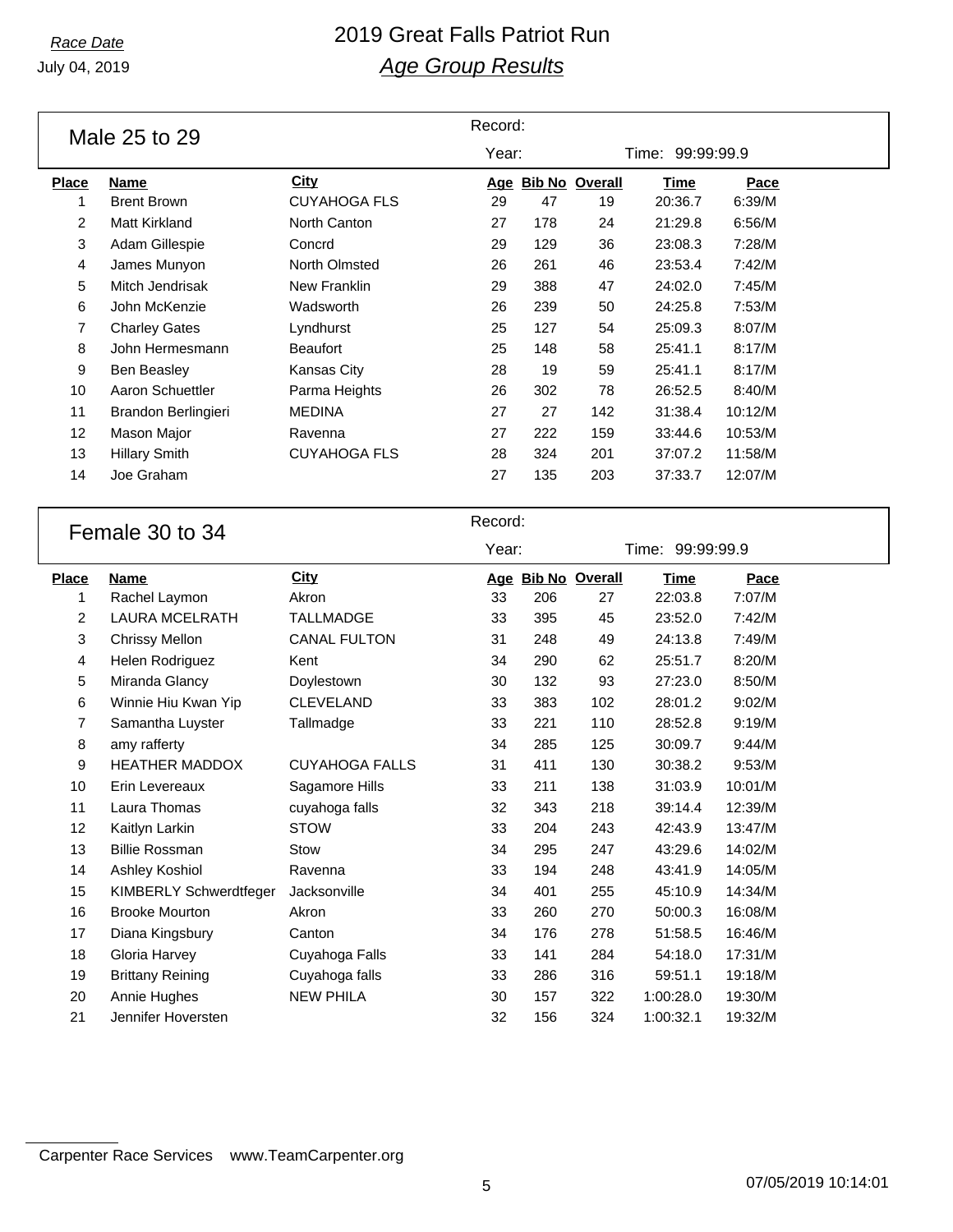July 04, 2019

#### *Race Date* 2019 Great Falls Patriot Run *Age Group Results*

|                         | Male 30 to 34             |                           | Record: |     |                    |                  |         |  |
|-------------------------|---------------------------|---------------------------|---------|-----|--------------------|------------------|---------|--|
|                         |                           |                           | Year:   |     |                    | Time: 99:99:99.9 |         |  |
| <b>Place</b>            | <b>Name</b>               | <b>City</b>               |         |     | Age Bib No Overall | <b>Time</b>      | Pace    |  |
| $\mathbf{1}$            | David Levereaux           |                           | 32      | 212 | 14                 | 19:57.3          | 6:26/M  |  |
| $\overline{c}$          | Lanny Berlingieri         | <b>University Heights</b> | 31      | 25  | 20                 | 20:41.4          | 6:40/M  |  |
| 3                       | Nicholas Engerer          | Silver Lake               | 33      | 98  | 31                 | 22:33.5          | 7:16/M  |  |
| 4                       | <b>Chris Nauer</b>        | <b>CUYAHOGA FLS</b>       | 34      | 263 | 42                 | 23:27.1          | 7:34/M  |  |
| 5                       | <b>Christopher Holmes</b> |                           | 30      | 154 | 97                 | 27:36.2          | 8:54/M  |  |
| 6                       | Andrew Wright             | <b>CUYAHOGA FLS</b>       | 32      | 379 | 139                | 31:04.9          | 10:01/M |  |
| 7                       | <b>Robert Markwell</b>    | <b>SAGAMORE HLS</b>       | 34      | 228 | 170                | 34:49.2          | 11:14/M |  |
| 8                       | <b>Mike Plesz</b>         | <b>TALLMADGE</b>          | 32      | 279 | 191                | 36:12.5          | 11:41/M |  |
| 9                       | Jamil Khouri              | Lakewood                  | 31      | 174 | 200                | 37:06.4          | 11:58/M |  |
| 10                      | Matthew Berlingieri       | <b>STOW</b>               | 33      | 26  | 233                | 41:10.3          | 13:17/M |  |
| 11                      | Justin Oldaker            | Cuyahoga falls            | 33      | 265 | 283                | 54:16.0          | 17:30/M |  |
| 12                      | Ian Christensen           |                           | 30      | 64  | 290                | 54:28.7          | 17:34/M |  |
| 13                      | <b>Brendon Yarian</b>     | <b>UNIONTOWN</b>          | 33      | 382 | 341                | 1:03:28.0        | 20:28/M |  |
|                         |                           |                           |         |     |                    |                  |         |  |
|                         |                           |                           |         |     |                    |                  |         |  |
|                         | Female 35 to 39           |                           | Record: |     |                    |                  |         |  |
|                         |                           |                           | Year:   |     |                    | Time: 99:99:99.9 |         |  |
| <b>Place</b>            | <b>Name</b>               | City                      |         |     | Age Bib No Overall | <b>Time</b>      | Pace    |  |
| 1                       | Megan Varga               | Akron                     | 36      | 350 | 23                 | 21:27.1          | 6:55/M  |  |
| $\overline{\mathbf{c}}$ | Jill Sheeler              | Mogadore                  | 39      | 313 | 51                 | 24:51.1          | 8:01/M  |  |
| 3                       | Cheryl Busson             | Doylestown                | 35      | 48  | 61                 | 25:49.2          | 8:20/M  |  |
| 4                       | Allison Gareri            | <b>UNIONTOWN</b>          | 35      | 126 | 68                 | 26:23.9          | 8:31/M  |  |
| 5                       | Lisa Boring               | Akron                     | 39      | 42  | 76                 | 26:51.3          | 8:40/M  |  |
| 6                       | Nickie Couch              | Powell                    | 38      | 70  | 82                 | 27:07.5          | 8:45/M  |  |
| 7                       | Jennifer Knott            | <b>CUYAHOGA FLS</b>       | 36      | 186 | 85                 | 27:12.5          | 8:46/M  |  |
| 8                       | Laura Coletta             | Cuyahoga Falls            | 35      | 67  | 164                | 34:05.6          | 11:00/M |  |
| 9                       | Megan Mamolen             | <b>CUYAHOGA FLS</b>       | 35      | 223 | 171                | 34:50.9          | 11:14/M |  |
| 10                      | <b>Heather Suvak</b>      | Stow                      | 39      | 335 | 192                | 36:19.4          | 11:43/M |  |
| 11                      | Liubov Fayad              | Medina                    | 35      | 101 | 227                | 40:03.8          | 12:55/M |  |
| 12                      | Angela Slicker            | MARSHALLVILLE             | 39      | 321 | 231                | 40:46.2          | 13:09/M |  |
| 13                      | Amanda Feaster            | Kent                      | 35      | 102 | 236                | 41:38.5          | 13:26/M |  |

 Sarah Sandoval grafton 36 298 274 51:28.0 16:36/M Alisa Testa-Finelli Cuyahoga Falls 36 342 277 51:58.5 16:46/M Evelynn Cession Akron 37 61 317 1:00:12.4 19:25/M Laura Bonko Tallmadge 37 34 332 1:01:20.8 19:47/M ANGIE ROBINSON CUYAHOGA FALLS 39 410 333 1:02:06.8 20:02/M Liz Suber STOW 39 333 342 1:03:40.9 20:32/M Jennifer Meade Akron 39 247 345 1:03:53.8 20:36/M Toni Palmer Akron 35 269 357 1:07:58.2 21:55/M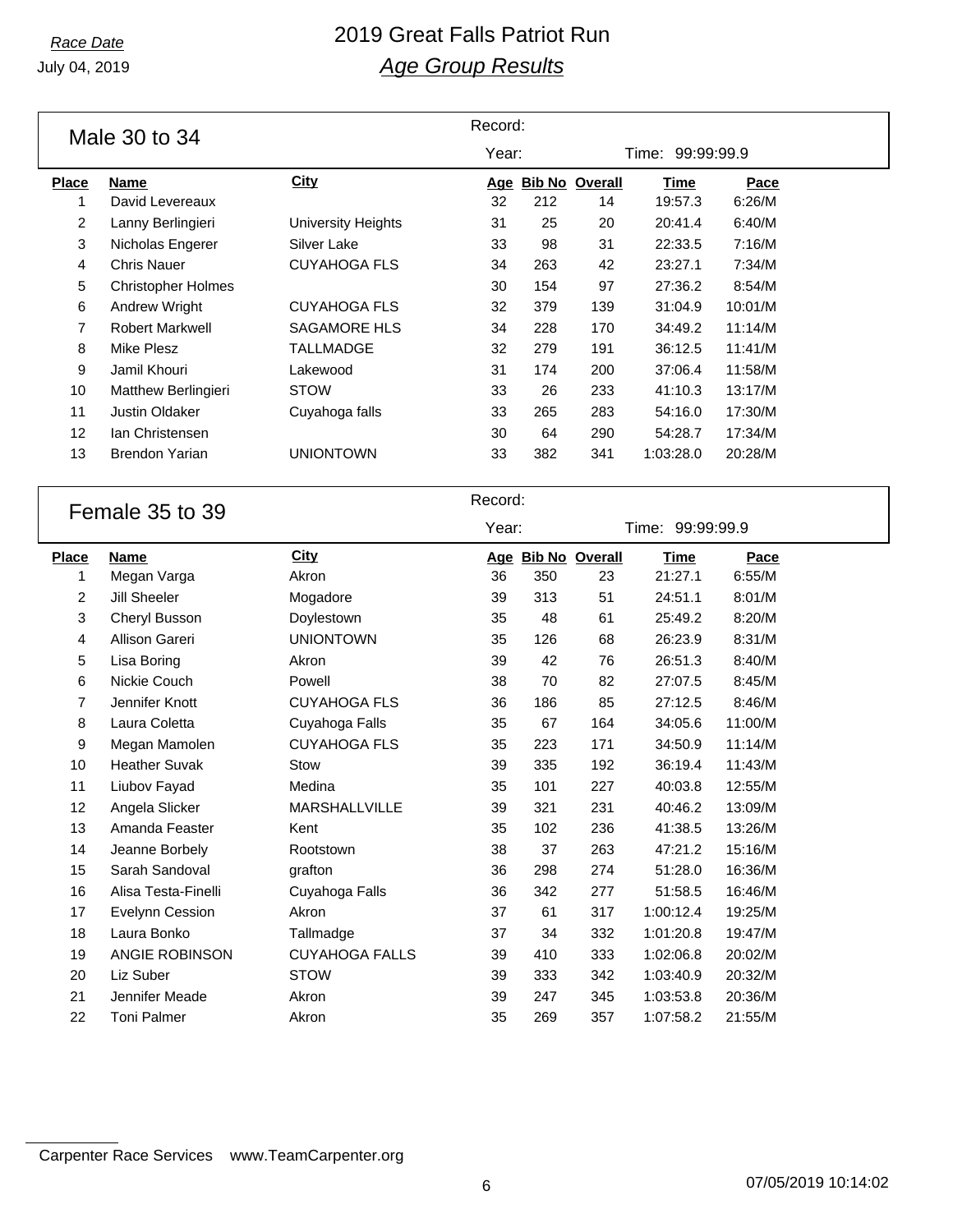#### *Race Date* 2019 Great Falls Patriot Run *Age Group Results*

|              | Male 35 to 39          |                     | Record: |     |                    |                  |         |  |
|--------------|------------------------|---------------------|---------|-----|--------------------|------------------|---------|--|
|              |                        |                     | Year:   |     |                    | Time: 99:99:99.9 |         |  |
| <b>Place</b> | <b>Name</b>            | City                |         |     | Age Bib No Overall | <b>Time</b>      | Pace    |  |
| $\mathbf{1}$ | <b>BENJAMIN GRAY</b>   | <b>AKRON</b>        | 38      | 399 | 15                 | 20:06.4          | 6:29/M  |  |
| 2            | Jeffrey Cole           | Cuyahoga Falls      | 38      | 66  | 34                 | 23:03.6          | 7:26/M  |  |
| 3            | Jeff Whitacre          | Hartville           | 36      | 369 | 41                 | 23:22.2          | 7:32/M  |  |
| 4            | DAVID RYAN             | Cuyahoga Falls      | 39      | 297 | 48                 | 24:13.7          | 7:49/M  |  |
| 5            | Carlo Buzzetta         | <b>Munroe Falls</b> | 35      | 50  | 57                 | 25:33.9          | 8:15/M  |  |
| 6            | Pete Couch             |                     | 38      | 71  | 67                 | 26:18.9          | 8:29/M  |  |
| 7            | Clyde Dunlap III       | Cuyahoga Falls      | 36      | 94  | 79                 | 26:52.6          | 8:40/M  |  |
| 8            | Vincent Suber          | <b>STOW</b>         | 38      | 332 | 94                 | 27:33.7          | 8:53/M  |  |
| 9            | Shaun Hoversten        | <b>MUNROE FALLS</b> | 38      | 155 | 95                 | 27:33.8          | 8:53/M  |  |
| 10           | <b>TJ Wunderle</b>     | Kent                | 38      | 380 | 105                | 28:26.9          | 9:10/M  |  |
| 11           | <b>Patrick Hicks</b>   | <b>NORTH CANTON</b> | 37      | 150 | 121                | 29:45.2          | 9:36/M  |  |
| 12           | Arjun Dhoopar          | <b>COPLEY</b>       | 35      | 83  | 160                | 33:49.7          | 10:55/M |  |
| 13           | Jared Lees             | <b>TALLMADGE</b>    | 36      | 207 | 207                | 38:11.1          | 12:19/M |  |
|              |                        |                     |         |     |                    |                  |         |  |
|              | Female 40 to 44        |                     | Record: |     |                    |                  |         |  |
|              |                        |                     | Year:   |     |                    | Time: 99:99:99.9 |         |  |
| <b>Place</b> | <b>Name</b>            | <b>City</b>         |         |     | Age Bib No Overall | <b>Time</b>      | Pace    |  |
| 1            | <b>BETHANY DENISON</b> | <b>AKRON</b>        | 40      | 398 | 38                 | 23:16.6          | 7:30/M  |  |
| 2            | Kate Long              | <b>KENT</b>         | 43      | 214 | 71                 | 26:32.1          | 8:34/M  |  |
| 3            | <b>Theresa Fleet</b>   | Stow                | 44      | 118 | 72                 | 26:33.3          | 8:34/M  |  |
| 4            | Angela Smith           | Cuyahoga Falls      | 43      | 322 | 107                | 28:44.2          | 9:16/M  |  |
| 5            | Angelica Kessler       | Akron               | 42      | 412 | 115                | 29:29.0          | 9:31/M  |  |
| 6            | Sheri Schwerdtfeger    | Jacksonville        | 40      | 305 | 133                | 30:53.1          | 9:58/M  |  |
| 7            | Patty Behrend          | Cuyahoga Falls      | 41      | 21  | 146                | 32:33.0          | 10:30/M |  |
| 8            | Kellie Werschey        | <b>PENINSULA</b>    | 44      | 362 | 162                | 33:54.4          | 10:56/M |  |
| 9            | Emily MOgen            | cuyahoga falls      | 43      | 256 | 163                | 33:59.7          | 10:58/M |  |
| 10           | Melissa Fenn           |                     | 44      | 104 | 166                | 34:09.9          | 11:01/M |  |
| 11           | Julie Aultman          | Kent                | 43      | 10  | 183                | 35:26.1          | 11:26/M |  |
|              |                        |                     |         |     |                    |                  |         |  |
| 12           | Alyssa Ferraro         | <b>CUYAHOGA FLS</b> | 40      | 107 | 186                | 35:54.6          | 11:35/M |  |

 Crystal Olszewski Akron 42 267 232 40:51.2 13:11/M CASSIE BALDWIN 44 402 237 41:43.3 13:27/M Brandis Long Akron 40 218 251 44:16.0 14:17/M Margarita Benitez miami 43 22 257 45:43.8 14:45/M Shawna Austin Cuyahoga Falls 44 11 282 54:14.3 17:30/M Leslie Brinker Akron 43 46 318 1:00:12.4 19:25/M Julie Collins Akron 44 68 326 1:01:10.0 19:44/M Heidi Cucuzza AKRON 42 78 352 1:06:13.3 21:22/M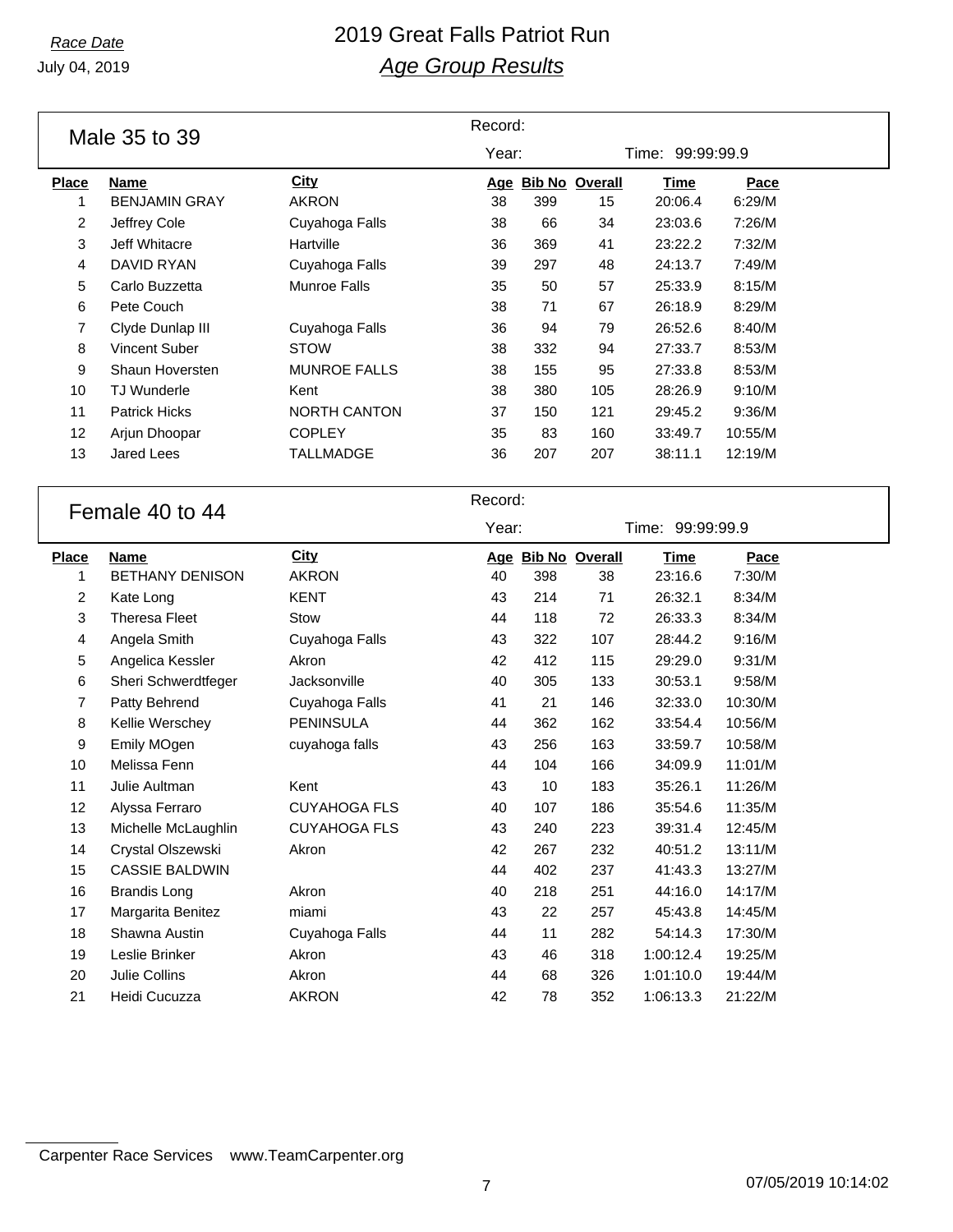### *Race Date* 2019 Great Falls Patriot Run *Age Group Results*

|                 | Male 40 to 44        | Record:               |                  |     |                       |                  |             |  |
|-----------------|----------------------|-----------------------|------------------|-----|-----------------------|------------------|-------------|--|
|                 |                      |                       | Year:            |     |                       | Time: 99:99:99.9 |             |  |
| <b>Place</b>    | Name                 | City                  | Age              |     | <b>Bib No Overall</b> | Time             | Pace        |  |
| 1               | charlie dunifer      | Akron                 | 40               | 93  | 12                    | 19:37.6          | 6:20/M      |  |
| 2               | <b>MICHAEL FABER</b> | <b>CUYAHOGA FALLS</b> | 44               | 391 | 22                    | 20:56.4          | 6:45/M      |  |
| 3               | Marc Long            | <b>KENT</b>           | 43               | 216 | 73                    | 26:36.2          | 8:35/M      |  |
| 4               | <b>Brad Busson</b>   | Doylestown            | 41               | 49  | 75                    | 26:48.2          | 8:39/M      |  |
| 5               | TOM FREBORG          | <b>KENT</b>           | 44               | 413 | 103                   | 28:18.4          | 9:08/M      |  |
| 6               | Jason Kungl          | <b>AKRON</b>          | 43               | 198 | 116                   | 29:32.6          | 9:32/M      |  |
| 7               | charles armstrong    | mogadore              | 42               | 7   | 123                   | 30:03.4          | 9:42/M      |  |
| 8               | Sean Hess            | Cuyahoga Falls        | 44               | 149 | 320                   | 1:00:26.6        | 19:30/M     |  |
| Female 45 to 49 |                      |                       | Record:<br>Year: |     |                       | Time: 99:99:99.9 |             |  |
|                 |                      |                       |                  |     |                       |                  |             |  |
| <b>Place</b>    | Name                 | <b>City</b>           |                  |     | Age Bib No Overall    | Time             | <u>Pace</u> |  |

| Place          | <b>Name</b>            | City                  |    | Age Bib No Overall |     | <b>Time</b> | Pace    |  |
|----------------|------------------------|-----------------------|----|--------------------|-----|-------------|---------|--|
| 1              | Helen McWilliams       | Cuyahoga Falls        | 48 | 244                | 55  | 25:16.6     | 8:09/M  |  |
| $\overline{c}$ | ANGIE PETELIN          | <b>CUYAHOGA FALLS</b> | 48 | 390                | 63  | 25:53.9     | 8:21/M  |  |
| 3              | Jill Branham           | Akron                 | 48 | 44                 | 65  | 26:08.0     | 8:26/M  |  |
| 4              | Amy Wilson             | Mogadore              | 45 | 375                | 81  | 26:56.6     | 8:41/M  |  |
| 5              | Teri Kollin            | akron                 | 46 | 192                | 96  | 27:35.0     | 8:54/M  |  |
| 6              | Sharon Spaeth          | Stow                  | 46 | 327                | 98  | 27:37.1     | 8:55/M  |  |
| 7              | Mary Roskos            | Akrkn                 | 48 | 293                | 99  | 27:42.3     | 8:56/M  |  |
| 8              | <b>Heather Weitzel</b> | Silver Lake           | 46 | 360                | 127 | 30:18.9     | 9:46/M  |  |
| 9              | Jackie Mohr            | Stow                  | 45 | 257                | 132 | 30:49.5     | 9:56/M  |  |
| 10             | <b>MARIA NICOL</b>     | <b>CUYAHOGA FALLS</b> | 48 | 406                | 167 | 34:25.3     | 11:06/M |  |
| 11             | Katie Woods            | Fairlawn              | 45 | 377                | 168 | 34:28.1     | 11:07/M |  |
| 12             | <b>Stacey Miletti</b>  | <b>AKRON</b>          | 48 | 251                | 176 | 34:57.4     | 11:16/M |  |
| 13             | Robyn Gable            | Akron                 | 49 | 124                | 177 | 34:59.0     | 11:17/M |  |
| 14             | Chandra Coe            | Akron                 | 48 | 65                 | 182 | 35:15.7     | 11:22/M |  |
| 15             | Chelsea Selvaggio      | Cuyahoga Falls        | 48 | 308                | 209 | 38:16.5     | 12:21/M |  |
| 16             | Kara Pietrowski        | <b>CUYAHOGA FLS</b>   | 46 | 274                | 224 | 39:42.1     | 12:48/M |  |
| 17             | Elizabeth Sucharzewski | Kent                  | 49 | 334                | 225 | 39:54.0     | 12:52/M |  |
| 18             | Nikki Stiteler         | Medina                | 48 | 330                | 238 | 41:58.7     | 13:32/M |  |
| 19             | Paige Donahoe          | Medina                | 48 | 88                 | 241 | 42:34.0     | 13:44/M |  |
| 20             | Jeanine Bye            | Northfield Center     | 45 | 51                 | 254 | 44:45.6     | 14:26/M |  |
| 21             | Darci Knight           | Massillon             | 46 | 183                | 268 | 49:11.9     | 15:52/M |  |
| 22             | Kalli Alvis            | <b>CUYAHOGA FLS</b>   | 45 | 5                  | 276 | 51:33.7     | 16:38/M |  |
| 23             | Karrie Lutz            | Akron                 | 46 | 220                | 315 | 59:43.6     | 19:16/M |  |
| 24             | Michelle Ahrens        | Atwater               | 48 | $\overline{c}$     | 319 | 1:00:26.4   | 19:30/M |  |
| 25             | Jen Teffner            | <b>AKRON</b>          | 48 | 339                | 327 | 1:01:12.3   | 19:45/M |  |
| 26             | Iris Tye               |                       | 49 | 347                | 330 | 1:01:17.6   | 19:46/M |  |
| 27             | Priscilla Dombrowski   | <b>CUYAHOGA FLS</b>   | 47 | 86                 | 365 | 1:14:59.0   | 24:11/M |  |
| 28             | <b>Cheryl Walters</b>  | <b>Munroe Falls</b>   | 45 | 354                | 366 | 1:14:59.7   | 24:11/M |  |
|                |                        |                       |    |                    |     |             |         |  |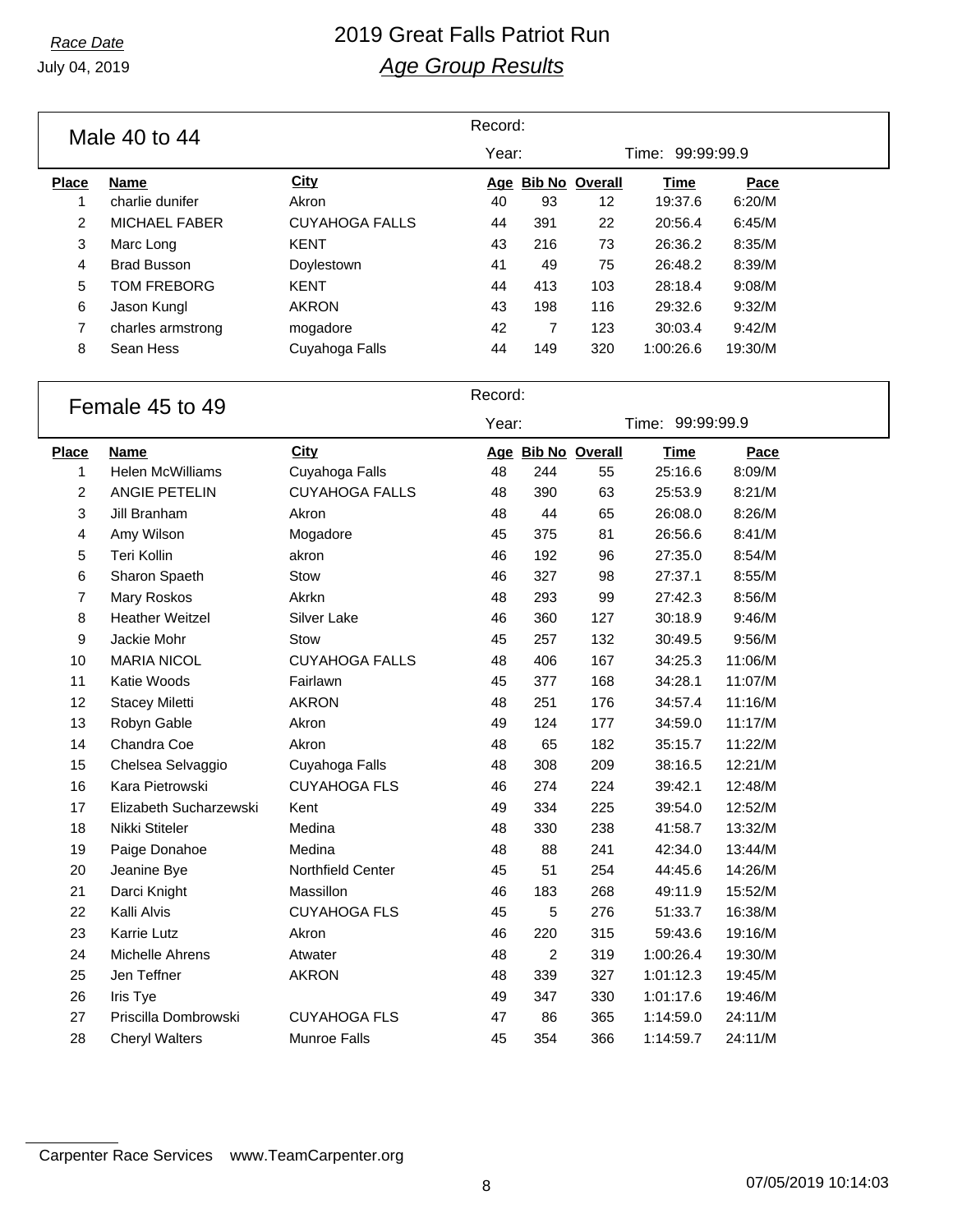July 04, 2019

### *Race Date* 2019 Great Falls Patriot Run *Age Group Results*

| Male 45 to 49  |                           |                     | Record: |     |                       |                  |         |  |
|----------------|---------------------------|---------------------|---------|-----|-----------------------|------------------|---------|--|
|                |                           |                     | Year:   |     |                       | Time: 99:99:99.9 |         |  |
| <b>Place</b>   | <b>Name</b>               | City                | Age     |     | <b>Bib No Overall</b> | <b>Time</b>      | Pace    |  |
| 1              | John Lasker               | <b>CUYAHOGA FLS</b> | 48      | 205 | 35                    | 23:05.5          | 7:27/M  |  |
| $\overline{2}$ | Steven Youngkin           | <b>CUYAHOGA FLS</b> | 49      | 385 | 52                    | 24:52.5          | 8:01/M  |  |
| 3              | Michael Knott             | <b>CUYAHOGA FLS</b> | 45      | 187 | 87                    | 27:17.2          | 8:48/M  |  |
| 4              | <b>Robert Fickert</b>     | Wadsworth           | 49      | 113 | 88                    | 27:18.2          | 8:48/M  |  |
| 5              | <b>JOSH Schwerdtfeger</b> | Jacksonville        | 45      | 400 | 175                   | 34:56.9          | 11:16/M |  |
| 6              | Markus Vogl               | Kent                | 47      | 352 | 221                   | 39:20.1          | 12:41/M |  |
| 7              | Kirk Fenn                 |                     | 48      | 106 | 235                   | 41:19.8          | 13:20/M |  |
| 8              | David Panuska             |                     | 45      | 270 | 240                   | 42:01.4          | 13:33/M |  |
| 9              | Lawrence McWilliams       |                     | 48      | 246 | 266                   | 49:03.0          | 15:49/M |  |
| 10             | <b>Tony Cucuzza</b>       |                     | 46      | 80  | 353                   | 1:06:15.0        | 21:22/M |  |

# Female 50 to 54 Record:

|              | דט טט עט טאווט ו      |                     | Year: |     |                    | Time: 99:99:99.9 |         |  |
|--------------|-----------------------|---------------------|-------|-----|--------------------|------------------|---------|--|
| <b>Place</b> | <b>Name</b>           | City                |       |     | Age Bib No Overall | <b>Time</b>      | Pace    |  |
| 1            | Peggy Carson          | Hudson              | 53    | 58  | 43                 | 23:50.4          | 7:41/M  |  |
| 2            | Jennifer Roebuck      | Ravenna             | 50    | 291 | 114                | 29:28.4          | 9:30/M  |  |
| 3            | Rose Pittello         | Canton              | 50    | 277 | 134                | 30:54.3          | 9:58/M  |  |
| 4            | Julie Fisher-Fay      | Cuyahoga Falls      | 52    | 117 | 152                | 33:13.3          | 10:43/M |  |
| 5            | Kim Williams          | Mogadore            | 52    | 374 | 178                | 35:00.7          | 11:17/M |  |
| 6            | Robyn Koch            | Stow                | 53    | 190 | 180                | 35:08.1          | 11:20/M |  |
| 7            | <b>Chrissy Miner</b>  | <b>MUNROE FALLS</b> | 53    | 255 | 184                | 35:29.1          | 11:27/M |  |
| 8            | Patrice Mara          | Cuyahoga Falls      | 54    | 226 | 195                | 36:22.6          | 11:44/M |  |
| 9            | Ruth McGraw           | Tallmadge           | 53    | 237 | 208                | 38:14.2          | 12:20/M |  |
| 10           | <b>Theresa Boware</b> | <b>CUYAHOGA FLS</b> | 50    | 43  | 230                | 40:42.7          | 13:08/M |  |
| 11           | Judy Booth            | Cuyahoga Falls      | 53    | 36  | 239                | 42:00.9          | 13:33/M |  |
| 12           | Jean Stavarz          |                     | 54    | 329 | 259                | 46:15.0          | 14:55/M |  |
| 13           | Cindy Ables           | Ravenna             | 54    | 1   | 269                | 49:38.5          | 16:01/M |  |
| 14           | Tara Costanzo         |                     | 53    | 69  | 294                | 56:27.7          | 18:13/M |  |
| 15           | Samantha Emilio       | <b>SHAKER HTS</b>   | 52    | 97  | 295                | 56:46.9          | 18:19/M |  |
| 16           | Nancy Richiutti       | <b>Barberton</b>    | 50    | 287 | 302                | 58:40.7          | 18:55/M |  |
| 17           | Jeanette Ladner       | <b>STOW</b>         | 51    | 389 | 307                | 58:49.9          | 18:58/M |  |
| 18           | Jennifer Film         | Stow                | 52    | 116 | 328                | 1:01:13.3        | 19:45/M |  |
| 19           | Carolyn Ferrell       | Louisville          | 52    | 110 | 339                | 1:03:24.2        | 20:27/M |  |
| 20           | Suzanne Mineard       | Akron               | 52    | 254 | 361                | 1:14:22.7        | 23:59/M |  |

|              | Male 50 to 54 |             |       | Record: |                    |                  |        |  |  |  |
|--------------|---------------|-------------|-------|---------|--------------------|------------------|--------|--|--|--|
|              |               |             | Year: |         |                    | Time: 99:99:99.9 |        |  |  |  |
| <b>Place</b> | Name          | <b>City</b> |       |         | Age Bib No Overall | <b>Time</b>      | Pace   |  |  |  |
|              | James Carson  | Hudson      | 54    | 60      | 33                 | 22:51.7          | 7:22/M |  |  |  |
| 2            | Robert Koch   | <b>STOW</b> | 53    | 191     | 90                 | 27:19.7          | 8:49/M |  |  |  |
|              | Matthew Woods | Fairlawn    | 52    | 378     | 129                | 30:22.3          | 9:48/M |  |  |  |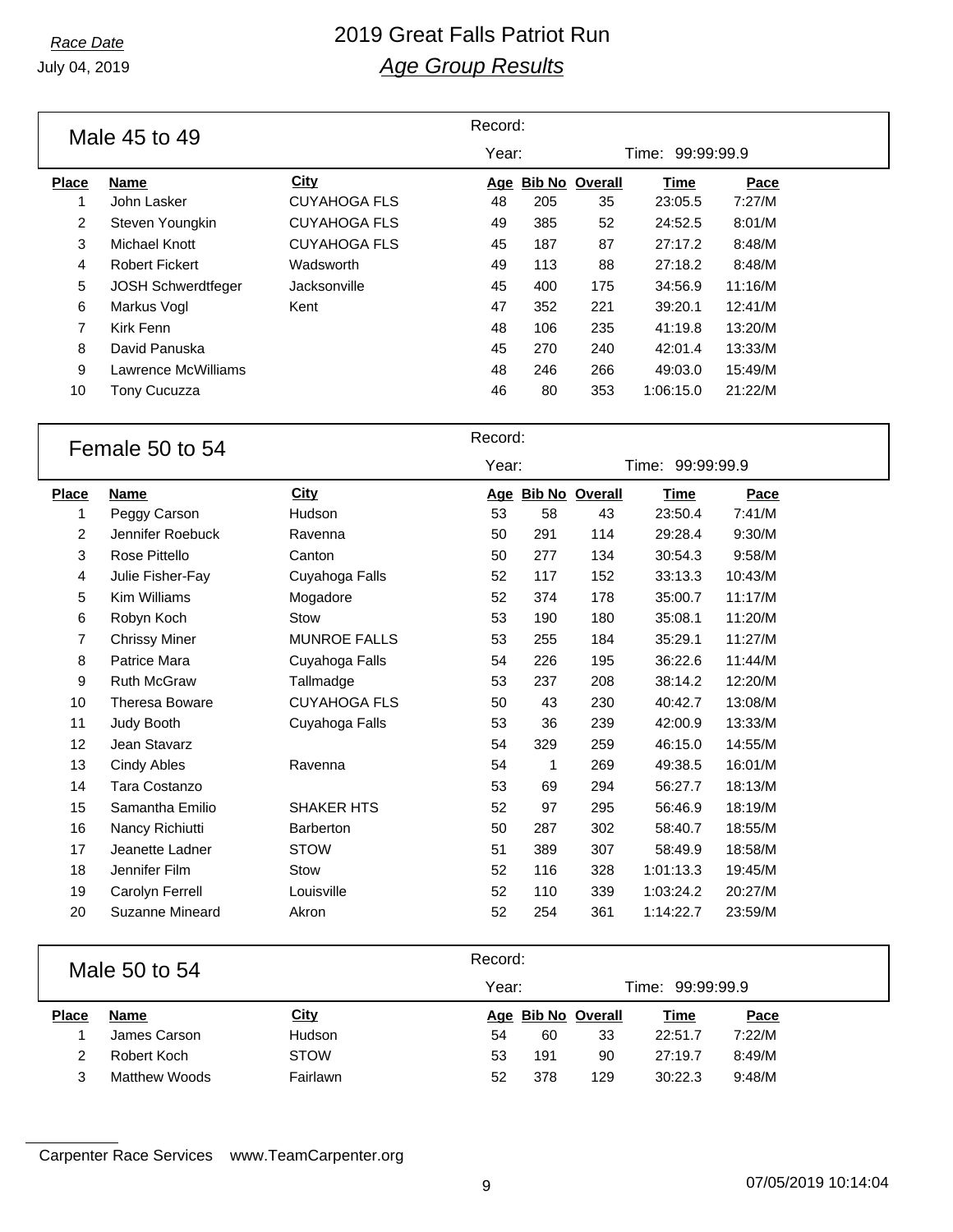# *Race Date* 2019 Great Falls Patriot Run *Age Group Results*

|              | Male 50 to 54         |                  | Record: |     |                       |           |         |  |
|--------------|-----------------------|------------------|---------|-----|-----------------------|-----------|---------|--|
|              |                       |                  | Year:   |     | Time: 99:99:99.9      |           |         |  |
| <b>Place</b> | <b>Name</b>           | <b>City</b>      | Aqe     |     | <b>Bib No Overall</b> | Time      | Pace    |  |
| 4            | Brian Johnson         | Akron            | 50      | 165 | 150                   | 33:10.8   | 10:42/M |  |
| 5            | Paul Ferraro          |                  | 53      | 108 | 187                   | 35:55.1   | 11:35/M |  |
| 6            | Robert Like           | Akron            | 51      | 213 | 196                   | 36:31.4   | 11:47/M |  |
|              | Bobby Selvaggio       | CUYAHOGA FLS     | 50      | 309 | 210                   | 38:16.8   | 12:21/M |  |
| 8            | Larry Stuart          | CUYAHOGA FLS     | 53      | 331 | 256                   | 45:24.6   | 14:39/M |  |
| 9            | <b>Mark Kelley</b>    | Williamsport     | 51      | 169 | 286                   | 54:26.2   | 17:34/M |  |
| 10           | <b>Tony Richiutti</b> | <b>Barberton</b> | 50      | 288 | 303                   | 58:42.4   | 18:56/M |  |
| 11           | Kevin Ferrell         | Louisville       | 54      | 111 | 338                   | 1:03:23.8 | 20:27/M |  |

| Female 55 to 59 |                       |                       | Record: |     |                       |                  |         |  |
|-----------------|-----------------------|-----------------------|---------|-----|-----------------------|------------------|---------|--|
|                 |                       |                       | Year:   |     |                       | Time: 99:99:99.9 |         |  |
| <b>Place</b>    | <b>Name</b>           | <b>City</b>           | Age     |     | <b>Bib No Overall</b> | <u>Time</u>      | Pace    |  |
| 1               | justine holland       | Massillon             | 57      | 153 | 92                    | 27:22.2          | 8:50/M  |  |
| 2               | Anita Klein           |                       | 56      | 179 | 112                   | 29:05.1          | 9:23/M  |  |
| 3               | AMY GEISER            | Wadsworth             | 55      | 128 | 135                   | 30:56.4          | 9:59/M  |  |
| 4               | Carmen Beasley        | <b>STOW</b>           | 56      | 17  | 141                   | 31:36.9          | 10:12/M |  |
| 5               | Mary Kelley           | S WILLIAMSPRT         | 55      | 168 | 145                   | 32:14.3          | 10:24/M |  |
| 6               | <b>Kathrine Titus</b> | Cuyahoga Falls        | 56      | 344 | 193                   | 36:19.7          | 11:43/M |  |
| 7               | <b>SUE ZANIN</b>      | <b>CUYAHOGA FALLS</b> | 58      | 396 | 197                   | 36:35.8          | 11:48/M |  |
| 8               | Bridget Jankowski     | Cuyahoga Falls        | 55      | 161 | 198                   | 36:38.4          | 11:49/M |  |
| 9               | Suegene Wagner        | Akron                 | 59      | 353 | 215                   | 38:45.4          | 12:30/M |  |
| 10              | Lisa Miller           | Fairlawn              | 58      | 252 | 217                   | 38:58.5          | 12:34/M |  |
| 11              | Lisa Jarvis           | Canton                | 55      | 162 | 246                   | 42:52.8          | 13:50/M |  |
| 12              | Cheryl Shuber         | <b>CUYAHOGA FLS</b>   | 58      | 315 | 260                   | 46:15.1          | 14:55/M |  |
| 13              | Melissa Payovich      | <b>CUYAHOGA FLS</b>   | 56      | 272 | 308                   | 58:51.5          | 18:59/M |  |
| 14              | Vicky Hasenohr        | Hudson                | 55      | 142 | 329                   | 1:01:14.2        | 19:45/M |  |
| 15              | Jeanine Johnson       | Cuyahoga Falls        | 55      | 163 | 368                   | 1:15:15.1        | 24:16/M |  |
|                 |                       |                       |         |     |                       |                  |         |  |

| Male 55 to 59  |                       | Record:               |    |       |                    |                     |        |  |
|----------------|-----------------------|-----------------------|----|-------|--------------------|---------------------|--------|--|
|                |                       |                       |    | Year: |                    | 99:99:99.9<br>Time: |        |  |
| <b>Place</b>   | <b>Name</b>           | <b>City</b>           |    |       | Age Bib No Overall | Time                | Pace   |  |
|                | <b>Phillip Nelson</b> | Cuyahoga Falls        | 56 | 264   | 30                 | 22:33.0             | 7:16/M |  |
| $\overline{2}$ | Neal Manning          | Medina                | 55 | 225   | 40                 | 23:21.0             | 7:32/M |  |
| 3              | Dave Scourfield       | Cuyahoga Falls        | 55 | 307   | 53                 | 25:05.0             | 8:05/M |  |
| 4              | <b>Fred Marquinez</b> | <b>Hudson</b>         | 58 | 229   | 83                 | 27:09.8             | 8:45/M |  |
| 5              | Daniel Scourfield     | <b>Hudson</b>         | 57 | 306   | 91                 | 27:19.7             | 8:49/M |  |
| 6              | Douglas Klein         | Fairlawn              | 58 | 180   | 100                | 27:53.0             | 9:00/M |  |
| 7              | <b>SCOTT MYERS</b>    | <b>CUYAHOGA FALLS</b> | 59 | 408   | 113                | 29:21.6             | 9:28/M |  |
| 8              | Jeff Ladner           | <b>STOW</b>           | 57 | 200   | 131                | 30:46.9             | 9:55/M |  |
| 9              | <b>Timothy Shuber</b> | <b>CUYAHOGA FLS</b>   | 59 | 314   | 136                | 30:57.0             | 9:59/M |  |
| 10             | David Stavarz         | <b>Norton</b>         | 59 | 328   | 137                | 30:57.2             | 9:59/M |  |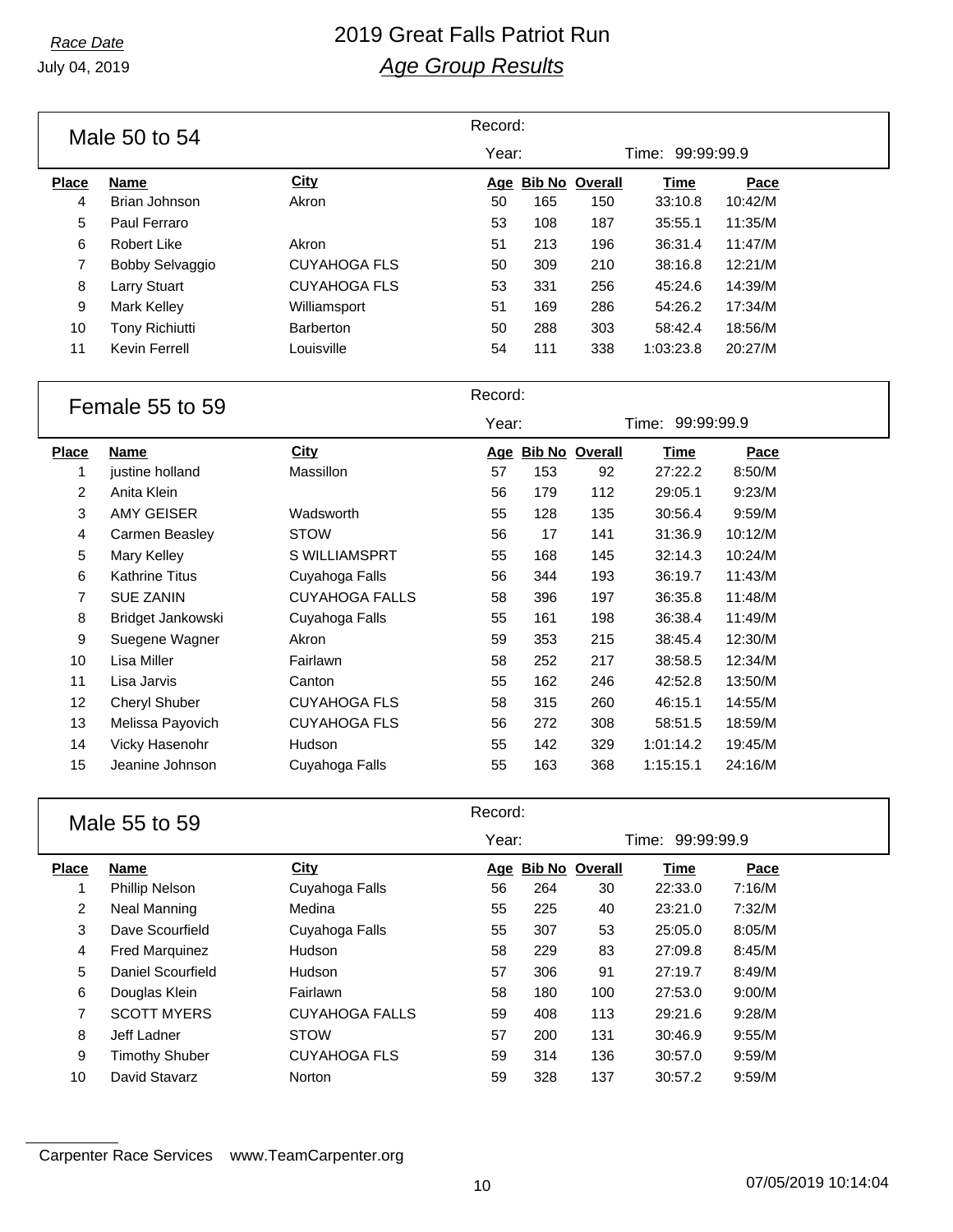# *Race Date* 2019 Great Falls Patriot Run *Age Group Results*

|                |                       |                         | Record: |     |                    |                  |         |  |
|----------------|-----------------------|-------------------------|---------|-----|--------------------|------------------|---------|--|
|                | Male 55 to 59         |                         | Year:   |     |                    | Time: 99:99:99.9 |         |  |
| <b>Place</b>   | <b>Name</b>           | <b>City</b>             |         |     | Age Bib No Overall | <b>Time</b>      | Pace    |  |
| 11             | David Beasley         |                         | 58      | 18  | 148                | 33:01.3          | 10:39/M |  |
| 12             | <b>JOHN ZANIN</b>     | <b>CUYAHOGA FALLS</b>   | 55      | 397 | 151                | 33:12.8          | 10:43/M |  |
| 13             | Mike Donahoe          | Medina                  | 55      | 89  | 242                | 42:34.6          | 13:44/M |  |
| 14             | <b>Marty Balazs</b>   | Tallmadge               | 58      | 15  | 252                | 44:21.2          | 14:18/M |  |
|                | Female 60 to 64       |                         | Record: |     |                    |                  |         |  |
|                |                       |                         | Year:   |     |                    | Time: 99:99:99.9 |         |  |
| <b>Place</b>   | <b>Name</b>           | <b>City</b>             |         |     | Age Bib No Overall | <b>Time</b>      | Pace    |  |
| $\mathbf{1}$   | Linda Ward            | <b>CUYAHOGA FLS</b>     | 64      | 355 | 154                | 33:23.7          | 10:46/M |  |
| $\overline{2}$ | Marilyn Backus        | Akron                   | 60      | 13  | 194                | 36:20.8          | 11:43/M |  |
| 3              | Wendy O'Leary         | Copley                  | 64      | 266 | 211                | 38:19.9          | 12:22/M |  |
| 4              | Mary Jo Shaw          | Cuyahoga Falls          | 61      | 312 | 226                | 39:56.1          | 12:53/M |  |
| 5              | Millie Uhl            | <b>AKRON</b>            | 60      | 348 | 244                | 42:47.6          | 13:48/M |  |
| 6              | Kathy Ward            | Cuyahoga Falls          | 61      | 357 | 245                | 42:52.1          | 13:50/M |  |
| $\overline{7}$ | Paula Balazs          | Tallmadge               | 64      | 14  | 253                | 44:21.2          | 14:18/M |  |
| 8              | Deb Berkey            | <b>MUNROE FALLS</b>     | 60      | 23  | 272                | 51:02.2          | 16:28/M |  |
| 9              | Linda Pylican         | Parker                  | 63      | 282 | 306                | 58:45.4          | 18:57/M |  |
| 10             | <b>Alice Beatty</b>   | Cuyahoga Falls          | 61      | 20  | 323                | 1:00:32.1        | 19:32/M |  |
| 11             | PAULETTE CRISS        | <b>CUYAHOGA FALLS</b>   | 64      | 409 | 334                | 1:02:06.8        | 20:02/M |  |
| 12             | Darlene Singer        |                         | 62      | 319 | 344                | 1:03:53.8        | 20:36/M |  |
| 13             | heidi weber           | <b>Westfield Center</b> | 61      | 359 | 362                | 1:14:23.4        | 24:00/M |  |
|                | Male 60 to 64         |                         | Record: |     |                    |                  |         |  |
|                |                       |                         | Year:   |     |                    | Time: 99:99:99.9 |         |  |
| <b>Place</b>   | <b>Name</b>           | City                    |         |     | Age Bib No Overall | <b>Time</b>      | Pace    |  |
| 1              | <b>Robert Metzger</b> | Cuyahoga Falls          | 60      | 249 | 70                 | 26:31.5          | 8:33/M  |  |
| 2              | Mike Diamond          | <b>MOGADORE</b>         | 60      | 84  | 111                | 28:56.1          | 9:20/M  |  |
| 3              | <b>JOHN ELFFERS</b>   | Hudson                  | 60      | 404 | 117                | 29:36.8          | 9:33/M  |  |
| 4              | <b>Michael Hicks</b>  |                         | 64      | 151 | 128                | 30:22.0          | 9:48/M  |  |
| 5              | Ryan McGuire          | Akron                   | 63      | 238 | 155                | 33:27.1          | 10:47/M |  |
| 6              | Philip Long           | Cuyahoga Falls          | 61      | 217 | 172                | 34:53.8          | 11:15/M |  |
| $\overline{7}$ | Doug Berkey           | <b>MUNROE FALLS</b>     | 60      | 24  | 273                | 51:02.6          | 16:28/M |  |
| 8              | <b>Mick Miller</b>    |                         | 64      | 253 | 336                | 1:02:55.6        | 20:18/M |  |
|                | Female 65 to 69       |                         | Record: |     |                    |                  |         |  |
|                |                       |                         | Year:   |     |                    | Time: 99:99:99.9 |         |  |
| <b>Place</b>   | <b>Name</b>           | City                    |         |     | Age Bib No Overall | <b>Time</b>      | Pace    |  |
| $\mathbf{1}$   | Marge Hayden          | <b>RAVENNA</b>          | 67      | 143 | 101                | 28:00.8          | 9:02/M  |  |
| $\overline{c}$ | Linda Black           | rootstown               | 69      | 31  | 104                | 28:23.2          | 9:09/M  |  |
| 3              | Nancy Pettigrew       | Ravenna                 | 65      | 273 | 108                | 28:45.3          | 9:16/M  |  |
|                |                       |                         |         |     |                    |                  |         |  |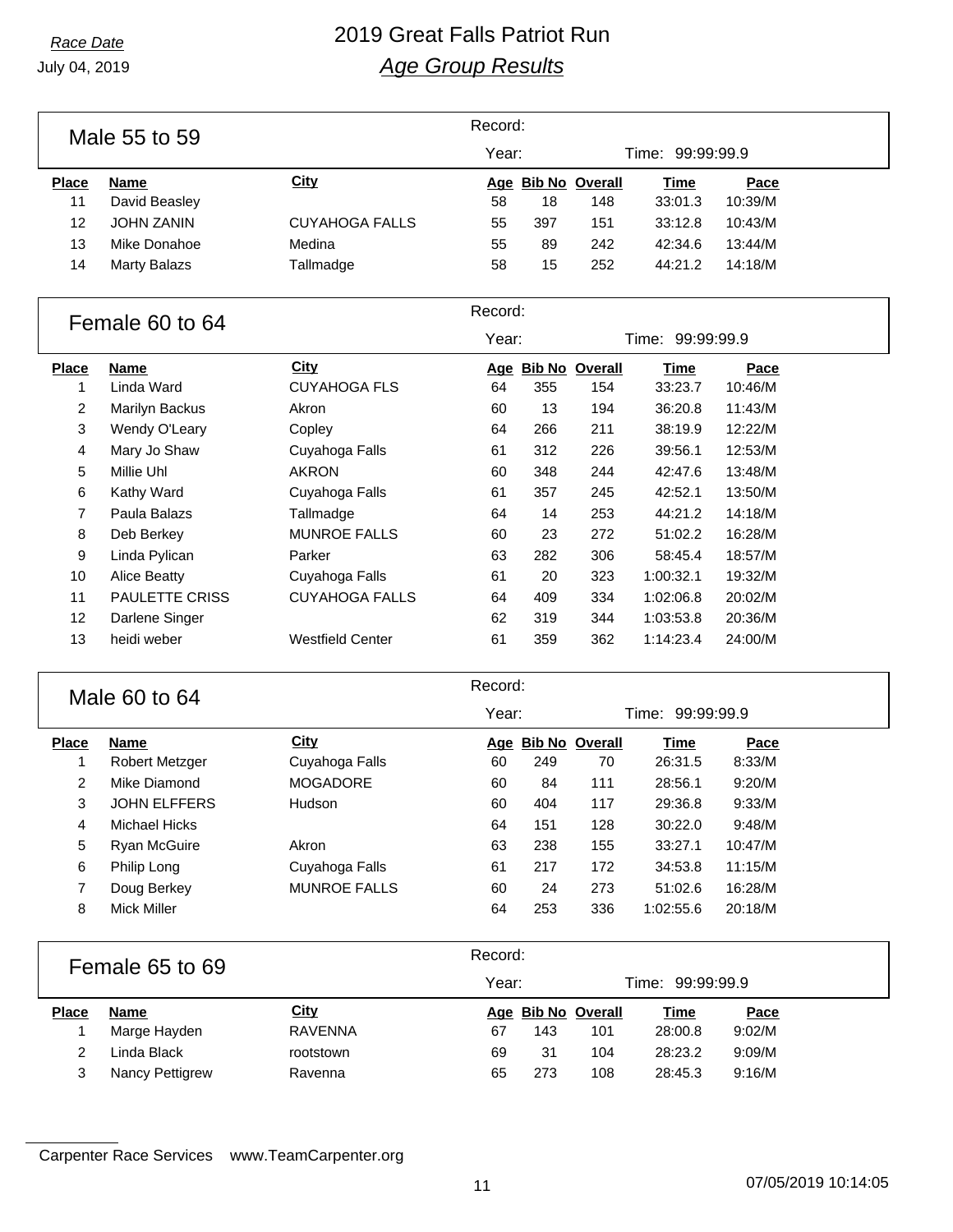# *Race Date* 2019 Great Falls Patriot Run *Age Group Results*

| Year:<br>Time: 99:99:99.9<br><b>City</b><br><b>Place</b><br><b>Bib No Overall</b><br><u>Time</u><br>Name<br>Pace<br><u>Age</u><br>67<br>284<br>126<br>30:10.1<br>9:44/M<br>4<br>melanie rafferty<br>ravenna<br>5<br>Alison Smith<br>Cleveland<br>67<br>323<br>157<br>33:39.6<br>10:51/M<br>6<br>Linda McElrath<br>TALLMADGE<br>66<br>233<br>158<br>33:42.7<br>10:52/M<br>Mary Fox<br>Cuyahoga Falls<br>67<br>122<br>212<br>38:26.6<br>12:24/M<br>7<br>8<br>Martha Capotosta<br>68<br>54<br>213<br>38:30.7<br>12:25/M<br>9<br>Sarah Gregory<br>65<br>136<br>299<br>18:49/M<br>Grafton<br>58:19.3<br><b>Beth McNicholas</b><br>10<br>Cuyahoga Falls<br>65<br>242<br>309<br>58:52.0<br>18:59/M<br>Cuyahoga falls<br>65<br>182<br>310<br>58:52.2<br>18:59/M<br>11<br>Kathleen Knepp<br>Claudia McGee<br>19:12/M<br>12<br>66<br>235<br>314<br>59:31.5<br>Akron<br>13<br>LAKEMORE<br>67<br>325<br>1:01:08.8<br>19:43/M<br>Mary Sayers<br>300<br>14<br>Margie Taliano<br>Cuyahoga Falls<br>65<br>337<br>335<br>1:02:07.1<br>20:02/M<br>15<br><b>STOW</b><br>65<br>99<br>343<br>1:03:41.1<br>20:33/M<br>Linda Faris<br>16<br><b>Sharon Custer</b><br>67<br>82<br>346<br>1:03:54.6<br>20:37/M<br>17<br>Karen Wickiser<br>67<br>372<br>1:04:00.1<br>20:39/M<br>347<br>66<br>1:05:31.3<br>21:08/M<br>18<br><b>Barbara Meyers</b><br>250<br>350 | Female 65 to 69 |  |  | Record: |  |  |  |  |  |
|-------------------------------------------------------------------------------------------------------------------------------------------------------------------------------------------------------------------------------------------------------------------------------------------------------------------------------------------------------------------------------------------------------------------------------------------------------------------------------------------------------------------------------------------------------------------------------------------------------------------------------------------------------------------------------------------------------------------------------------------------------------------------------------------------------------------------------------------------------------------------------------------------------------------------------------------------------------------------------------------------------------------------------------------------------------------------------------------------------------------------------------------------------------------------------------------------------------------------------------------------------------------------------------------------------------------------------------|-----------------|--|--|---------|--|--|--|--|--|
|                                                                                                                                                                                                                                                                                                                                                                                                                                                                                                                                                                                                                                                                                                                                                                                                                                                                                                                                                                                                                                                                                                                                                                                                                                                                                                                                     |                 |  |  |         |  |  |  |  |  |
|                                                                                                                                                                                                                                                                                                                                                                                                                                                                                                                                                                                                                                                                                                                                                                                                                                                                                                                                                                                                                                                                                                                                                                                                                                                                                                                                     |                 |  |  |         |  |  |  |  |  |
|                                                                                                                                                                                                                                                                                                                                                                                                                                                                                                                                                                                                                                                                                                                                                                                                                                                                                                                                                                                                                                                                                                                                                                                                                                                                                                                                     |                 |  |  |         |  |  |  |  |  |
|                                                                                                                                                                                                                                                                                                                                                                                                                                                                                                                                                                                                                                                                                                                                                                                                                                                                                                                                                                                                                                                                                                                                                                                                                                                                                                                                     |                 |  |  |         |  |  |  |  |  |
|                                                                                                                                                                                                                                                                                                                                                                                                                                                                                                                                                                                                                                                                                                                                                                                                                                                                                                                                                                                                                                                                                                                                                                                                                                                                                                                                     |                 |  |  |         |  |  |  |  |  |
|                                                                                                                                                                                                                                                                                                                                                                                                                                                                                                                                                                                                                                                                                                                                                                                                                                                                                                                                                                                                                                                                                                                                                                                                                                                                                                                                     |                 |  |  |         |  |  |  |  |  |
|                                                                                                                                                                                                                                                                                                                                                                                                                                                                                                                                                                                                                                                                                                                                                                                                                                                                                                                                                                                                                                                                                                                                                                                                                                                                                                                                     |                 |  |  |         |  |  |  |  |  |
|                                                                                                                                                                                                                                                                                                                                                                                                                                                                                                                                                                                                                                                                                                                                                                                                                                                                                                                                                                                                                                                                                                                                                                                                                                                                                                                                     |                 |  |  |         |  |  |  |  |  |
|                                                                                                                                                                                                                                                                                                                                                                                                                                                                                                                                                                                                                                                                                                                                                                                                                                                                                                                                                                                                                                                                                                                                                                                                                                                                                                                                     |                 |  |  |         |  |  |  |  |  |
|                                                                                                                                                                                                                                                                                                                                                                                                                                                                                                                                                                                                                                                                                                                                                                                                                                                                                                                                                                                                                                                                                                                                                                                                                                                                                                                                     |                 |  |  |         |  |  |  |  |  |
|                                                                                                                                                                                                                                                                                                                                                                                                                                                                                                                                                                                                                                                                                                                                                                                                                                                                                                                                                                                                                                                                                                                                                                                                                                                                                                                                     |                 |  |  |         |  |  |  |  |  |
|                                                                                                                                                                                                                                                                                                                                                                                                                                                                                                                                                                                                                                                                                                                                                                                                                                                                                                                                                                                                                                                                                                                                                                                                                                                                                                                                     |                 |  |  |         |  |  |  |  |  |
|                                                                                                                                                                                                                                                                                                                                                                                                                                                                                                                                                                                                                                                                                                                                                                                                                                                                                                                                                                                                                                                                                                                                                                                                                                                                                                                                     |                 |  |  |         |  |  |  |  |  |
|                                                                                                                                                                                                                                                                                                                                                                                                                                                                                                                                                                                                                                                                                                                                                                                                                                                                                                                                                                                                                                                                                                                                                                                                                                                                                                                                     |                 |  |  |         |  |  |  |  |  |
|                                                                                                                                                                                                                                                                                                                                                                                                                                                                                                                                                                                                                                                                                                                                                                                                                                                                                                                                                                                                                                                                                                                                                                                                                                                                                                                                     |                 |  |  |         |  |  |  |  |  |
|                                                                                                                                                                                                                                                                                                                                                                                                                                                                                                                                                                                                                                                                                                                                                                                                                                                                                                                                                                                                                                                                                                                                                                                                                                                                                                                                     |                 |  |  |         |  |  |  |  |  |
|                                                                                                                                                                                                                                                                                                                                                                                                                                                                                                                                                                                                                                                                                                                                                                                                                                                                                                                                                                                                                                                                                                                                                                                                                                                                                                                                     |                 |  |  |         |  |  |  |  |  |
| 68<br>1:08:24.8<br>22:04/M<br>19<br>Cathy Herald<br>146<br>360                                                                                                                                                                                                                                                                                                                                                                                                                                                                                                                                                                                                                                                                                                                                                                                                                                                                                                                                                                                                                                                                                                                                                                                                                                                                      |                 |  |  |         |  |  |  |  |  |

| Male 65 to 69 |                     |                     | Record: |                    |     |                  |         |  |
|---------------|---------------------|---------------------|---------|--------------------|-----|------------------|---------|--|
|               |                     |                     | Year:   |                    |     | Time: 99:99:99.9 |         |  |
| <b>Place</b>  | Name                | City                |         | Age Bib No Overall |     | <b>Time</b>      | Pace    |  |
|               | <b>Robert Boltz</b> | <b>CUYAHOGA FLS</b> | 67      | 33                 | 37  | 23:15.9          | 7:30/M  |  |
| 2             | Michael Ronca       | Akron               | 65      | 292                | 80  | 26:53.3          | 8:40/M  |  |
| 3             | Stan Hayden         | <b>RAVENNA</b>      | 69      | 145                | 119 | 29:41.1          | 9:35/M  |  |
| 4             | James Gillespie     | <b>CUYAHOGA FLS</b> | 66      | 130                | 122 | 30:02.7          | 9:41/M  |  |
| 5             | Greg Ward           | <b>CUYAHOGA FLS</b> | 68      | 356                | 179 | 35:01.9          | 11:18/M |  |
| 6             | David Kulik         | Tallmadge           | 66      | 197                | 199 | 36:42.7          | 11:50/M |  |
| 7             | Ray Capotosta       | Akron               | 68      | 55                 | 214 | 38:31.0          | 12:25/M |  |
| 8             | David Tomei         | Akron               | 66      | 346                | 228 | 40:13.6          | 12:58/M |  |
| 9             | Jim Simmons         | Cuyahoga Falls      | 69      | 318                | 296 | 57:08.0          | 18:26/M |  |
| 10            | Jack Pylican        | Tallmadge           | 67      | 283                | 305 | 58:45.2          | 18:57/M |  |
|               |                     |                     |         |                    |     |                  |         |  |

#### Female 70 and Over

| Record: |  |
|---------|--|
|         |  |

|              |                 |                     | Year: |     |                    | Time: 99:99:99.9 |         |  |
|--------------|-----------------|---------------------|-------|-----|--------------------|------------------|---------|--|
| <b>Place</b> | <b>Name</b>     | City                |       |     | Age Bib No Overall | Time             | Pace    |  |
|              | Nancy Karl      | Cuyahoga Falls      | 70    | 166 | 124                | 30:08.2          | 9:43/M  |  |
| 2            | Linda Chrislip  | <b>CUYAHOGA FLS</b> | 71    | 62  | 258                | 45:44.4          | 14:45/M |  |
| 3            | Judith White    | Fairlawn            | 76    | 370 | 261                | 46:35.7          | 15:02/M |  |
| 4            | Diane Zinn      | Cuyahoga Falls      | 72    | 387 | 264                | 47:56.8          | 15:28/M |  |
| 5            | Estelle Simmons | <b>Barberton</b>    | 76    | 317 | 304                | 58:42.7          | 18:56/M |  |
| 6            | Jeanne Orr      | Stow                | 72    | 268 | 359                | 1:08:24.5        | 22:04/M |  |